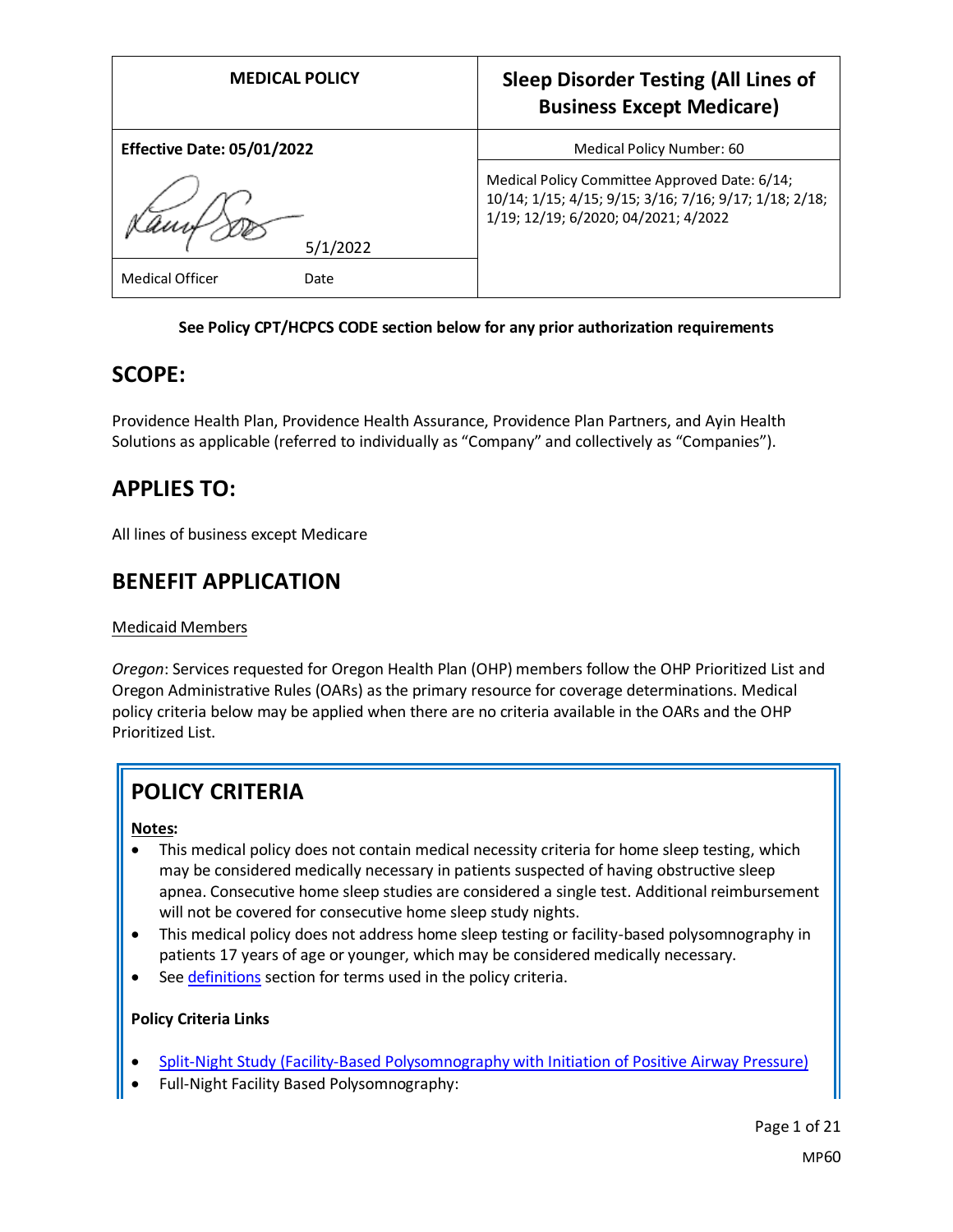- o [To Diagnose Sleep Related Disorders](#page-2-0)
- o [For Risk Screening in Patients with Excessive Daytime Sleepiness](#page-3-0)
- o [To Diagnose non-OSA Sleep Disorders](#page-4-0)
- [Repeat Full-Night Facility-Based Polysomnography](#page-4-1)
- [Facility-Based Polysomnography for Positive Airway Pressure Titration](#page-4-2)
- **[Multiple Sleep Latency Test \(MSLT\)](#page-5-0)**
- [Repeat MSLT Testing](#page-5-1)
- [Non-Covered Testing](#page-5-2)

#### <span id="page-1-0"></span>**Split-Night Study (Facility-Based Polysomnography with Initiation of Positive Airway Pressure)**

- I. Facility-based polysomnography, in which the initial diagnostic portion of the PSG is followed by positive airway pressure (PAP) titration may be considered **medically necessary and covered** when **at least one** of the following (A.-C.) criteria are met:
	- A. The patient meets **all** of the following (1.-3.) criteria:
		- 1. The patient is experiencing **at least one** of the following (a.-c.) symptoms during sleep:
			- a. Snoring; **and/or**
			- b. Awakening with gasping or choking sensation; **and/or**
			- c. Witnessed apnea; **and/or**
		- 2. The patient is experiencing **at least one** of the following (a.-g.) additional symptoms or risk factors of sleep disordered breathing:
			- a. Excessive daytime sleepiness as characterized by **at least one** of the following  $(i.-iii.):$ 
				- i. Questionnaires (Epworth Sleepiness Scale [ESS], Berlin, STOP BANG); **or**
				- ii. Sleepiness that interferes with activities of daily living (ADLs) and is not explained by other conditions; **or**
				- iii. Inappropriate daytime napping (e.g., while driving or eating); **and/or**
			- b. Fatigue; **and/or**
			- c. Irritability or moodiness; **and/or**
			- d. Morning headaches; **and/or**
			- e. Decreased concentration or memory loss; **and/or**
			- f. Increased neck circumference (> 17 inches in men or > 16 inches in women); **and/or**
			- g. Hypertension; **and**
		- 3. **At least one** of the following (a.-d.) sleep disorders is suspected:
			- a. Central sleep apnea or hypoventilation disorder; **or**
			- b. Obesity hypoventilation syndrome; **or**
			- c. Co-existing sleep disorder; **or**
			- d. Obstructive sleep apnea **and** the patient has **at least one** of the following (i. vi.) comorbid conditions that would be expected to degrade the accuracy of a home/portable study: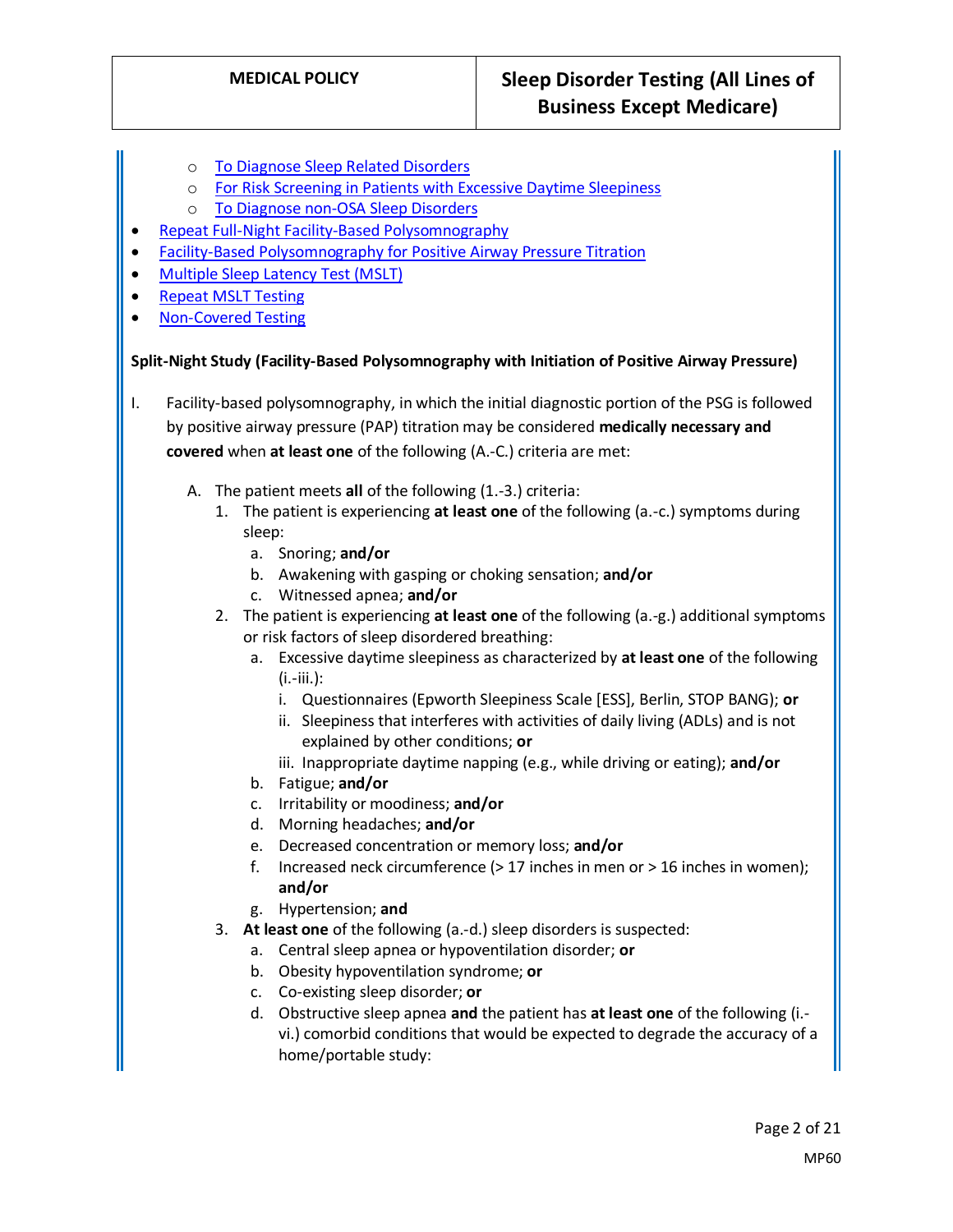- i. Significant cardiorespiratory disease (e.g., chronic obstructive pulmonary disease [COPD], congestive heart failure New York Heart Association [NYHA] Class III or IV); **and/or**
- ii. Potential respiratory muscle weakness due to neuromuscular conditions; **and/or**
- iii. Awake hypoventilation or suspicion of sleep-related hypoventilations; **and/or**
- iv. Chronic opioid medication use; **and/or**
- v. History of stroke; **and/or**
- vi. Severe insomnia; **or**
- B. A single home sleep test was negative, inconclusive, or technically inadequate to establish a diagnosis of obstructive sleep apnea (OSA) in a patient with a high likelihood of OSA **and** criterion I.A.1. **and** I.A.2. above are met; **or**
- C. The patient with a high likelihood of OSA **and** has impaired cognition or mobility, which might limit the ability to operate home testing equipment, **and** criterion I.A.1. **and** I.A.2. above are met.
- II. Facility-based polysomnography (PSG), in which the initial diagnostic portion of the PSG is followed by positive airway pressure (PAP) titration is considered **not medically necessary and is not covered** when criterion I. above is not met.

#### <span id="page-2-0"></span>**Full-Night Facility-Based Polysomnography to Diagnose Sleep Related Disorders**

- III. A full-night of facility-based polysomnography may be considered **medically necessary and covered** for the diagnosis of suspected sleep disorders when clinical documentation indicates a split-night study is not clinically appropriate and **at least one** of the following (A.-C.) criteria are met:
	- A. The patient meets **all** of the following (1.-3.) criteria:
		- 1. The patient is experiencing **at least one** of the following (a.-c.) symptoms during sleep:
			- a. Snoring; **and/or**
			- b. Awakening with gasping or choking sensation; **and/or**
			- c. Witnessed apnea; **and/or**
		- 2. The patient is experiencing **at least one** of the following (a.-g.) additional symptoms or risk factors of sleep disordered breathing:
			- a. Excessive daytime sleepiness as characterized by **at least one** of the following (i. iii.):
				- i. Questionnaires (Epworth Sleepiness Scale [ESS], Berlin, STOP BANG); **or**
				- ii. Sleepiness that interferes with activities of daily living (ADLs) and is not explained by other conditions; **or**
				- iii. Inappropriate daytime napping (e.g., while driving or eating); **and/or**
			- b. Fatigue; **and/or**
			- c. Irritability or moodiness; **and/or**
			- d. Morning headaches; **and/or**
			- e. Decreased concentration or memory loss; **and/or**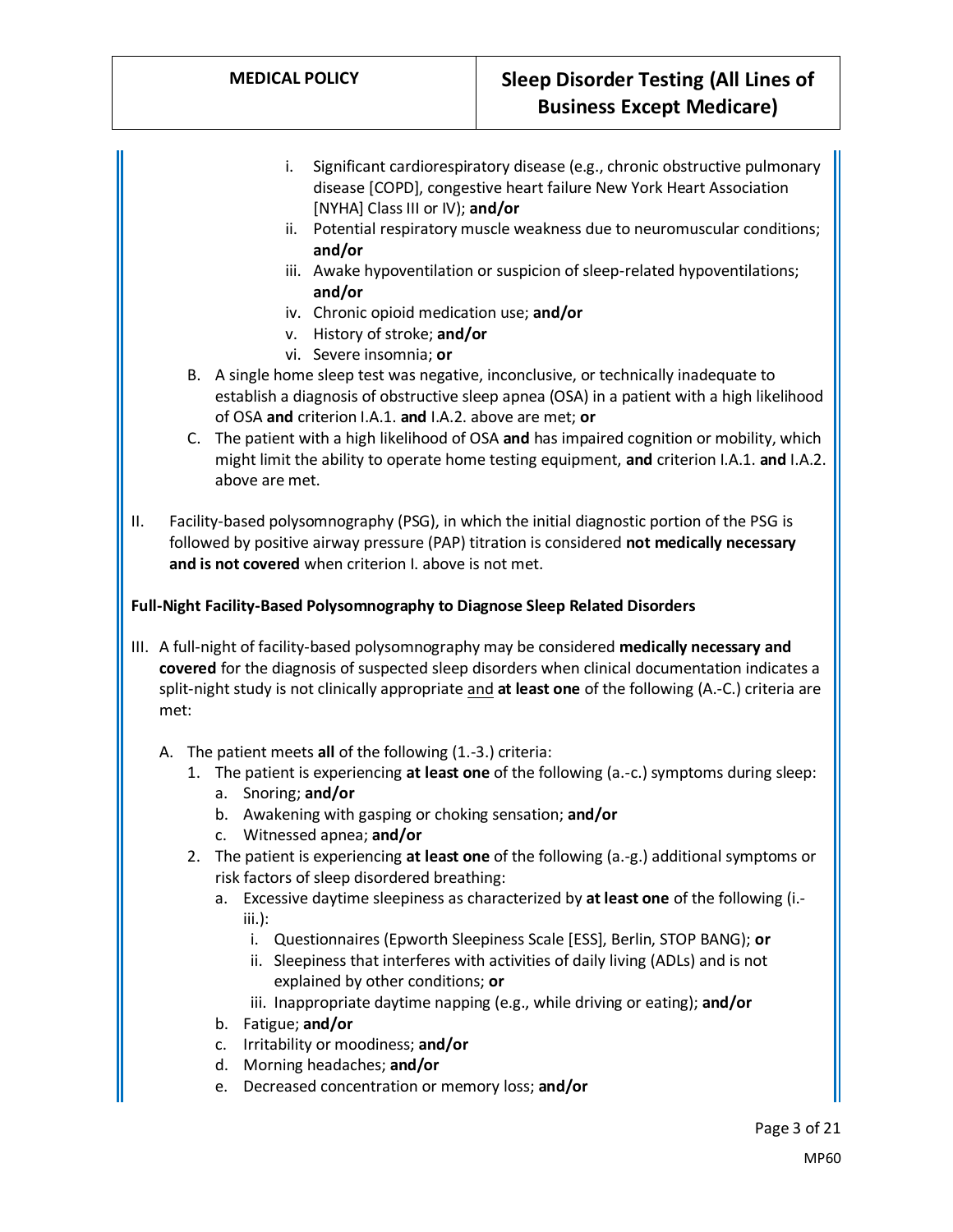- f. Increased neck circumference (> 17 inches in men or > 16 inches in women); **and/or**
- g. Hypertension; **and**
- 3. **At least one** of the following (a.-d.) sleep disorders is suspected:
	- a. Central sleep apnea or hypoventilation disorder; **or**
	- b. Obesity hypoventilation syndrome; **or**
	- c. Co-existing sleep disorder; **or**
	- d. Obstructive sleep apnea **and** the patient has **at least one** of the following (i.-vi.) comorbid conditions that would be expected to degrade the accuracy of a home/portable study:
		- i. Significant cardiorespiratory disease (e.g., chronic obstructive pulmonary disease [COPD], congestive heart failure New York Heart Association (NYHA) Class III or IV); **and/or**
		- ii. Potential respiratory muscle weakness due to neuromuscular conditions; **and/or**
		- iii. Awake hypoventilation or suspicion of sleep-related hypoventilations; **and/or**
		- iv. Chronic opioid medication use; **and/or**
		- v. History of stroke; **and/or**
		- vi. Severe insomnia; **or**
- B. A single home sleep test was negative, inconclusive, or technically inadequate to establish a diagnosis of obstructive sleep apnea (OSA) in a patient with a high likelihood of OSA **and**  criterion III.A.1. **and** III.A.2. above are met.; **or**
- C. The patient with a high likelihood of OSA **and** has impaired cognition or mobility, which might limit the ability to operate home testing equipment, **and** criterion III.A.1. **and** III.A.2. above are met.

### <span id="page-3-0"></span>**Full-Night Facility-Based Polysomnography for Risk Screening in Patients with Excessive Daytime Sleepiness**

- IV. A full-night of facility-based polysomnography in patients who are experiencing unexplained excessive daytime sleepiness (defined as an Epworth sleepiness scale [ESS] score of 10 or greater) may be considered **medically necessary and covered** when **all** of the following (A.-F.) criteria are met:
	- A. The patient's safety or job performance is compromised; **and**
	- B. Medical conditions considered and treated if indicated; **and**
	- C. No psychiatric disorder by history or psychiatric disorder managed; **and**
	- D. Medications deemed noncontributory; **and**
	- E. Drug or alcohol misuse excluded; **and**
	- F. **At least one** of the following (1.-4.) sleep disorders is suspected:
		- 1. Central sleep apnea or hypoventilation disorder; **or**
		- 2. Obesity hypoventilation syndrome; **or**
		- 3. Co-existing sleep disorder; **or**
		- 4. Obstructive sleep apnea.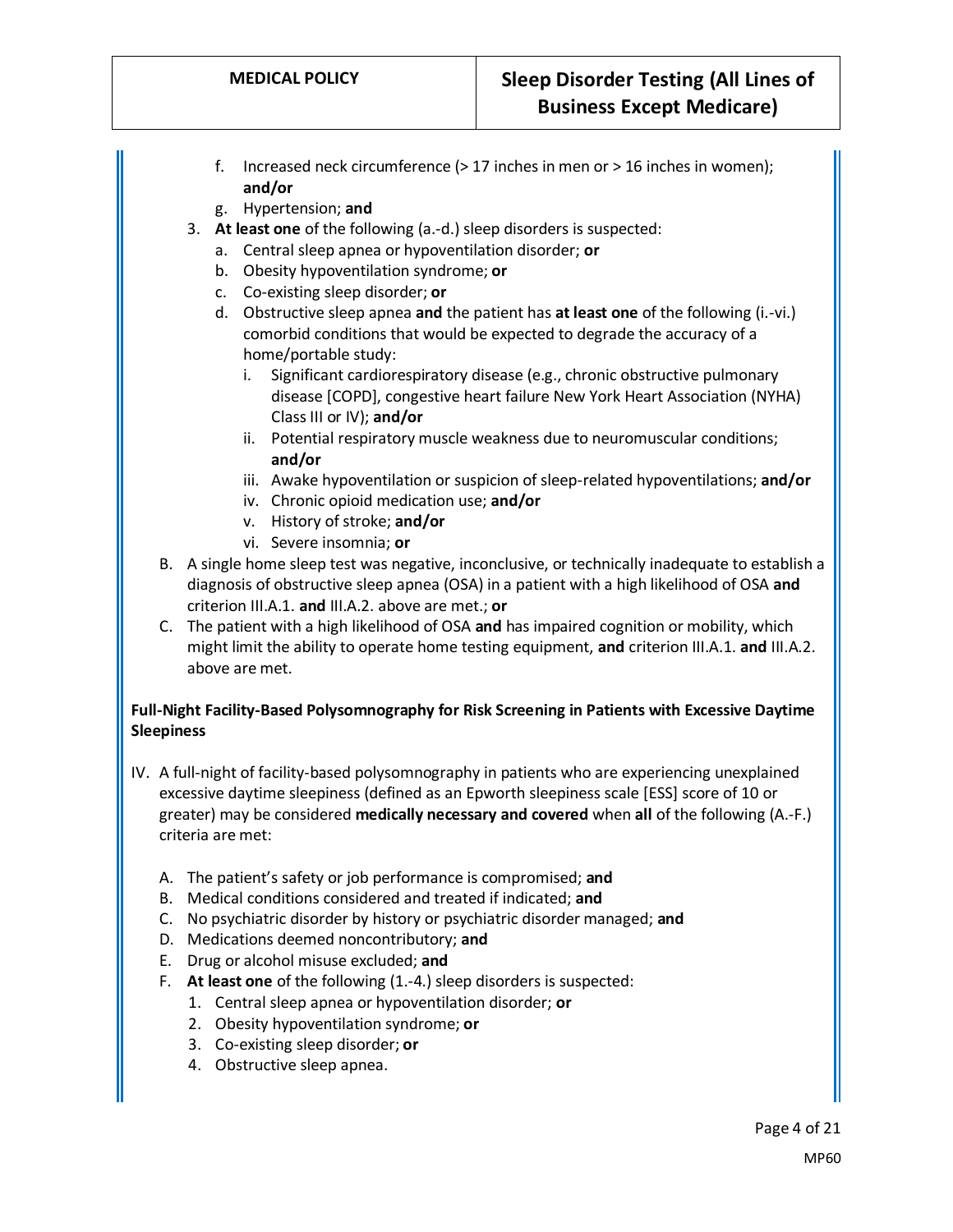### <span id="page-4-0"></span>**Full-Night Facility-Based Polysomnography for non-OSA Sleep Disorders**

V. A full night of facility-based polysomnography may be considered **medically necessary and covered** when a comorbid sleep-related disorder other than obstructive sleep apnea is suspected. These may include, but are not limited to, hypersomnia, narcolepsy, parasomnia, and periodic limb movement disorder.

### <span id="page-4-1"></span>**Repeat Full-Night Facility-Based Polysomnography**

- VI. Repeat facility-based polysomnography may be considered **medically necessary and covered** when **at least one** of the following (A.-D.) criteria are met:
	- A. To post-operatively assess the efficacy of an obstructive sleep apnea (OSA) surgical treatment (e.g. Uvulopalatopharyngoplasty [UPPP]); **or**
	- B. The patient has undergone surgical treatment for OSA or adhered to a prescribed nonsurgical treatment (e.g., oral appliance or positive airway pressure [PAP]) and has worsening or recurrent symptoms; **or**
	- C. In OSA patients for the assessment of treatment results on PAP therapy after substantial weight loss (e.g., 10% of body weight); **or**
	- D. To assess OSA patients on PAP therapy after substantial weight gain (10% of body weight) who also experience a return of symptoms.
- VII. Repeat facility-based polysomnography is considered **not medically necessary and not covered** when criterion VI. above is not met.

### <span id="page-4-2"></span>**Facility-Based Polysomnography for Positive Airway Pressure Titration**

- VIII. Facility-based polysomnography for positive airway pressure (PAP) titration following a previous diagnostic study may be considered **medically necessary and covered** when **at least one** of the following (A.-D.) criteria is met:
	- A. The patient has a confirmed diagnosis of **at least one** of the following (1.-4.) sleep disorders:
		- 1. Central sleep apnea or hypoventilation disorder; **or**
		- 2. Obesity hypoventilation syndrome; **or**
		- 3. Co-existing sleep disorder; **or**
		- 4. Obstructive sleep apnea **and** the patient has **at least one** of the following (a.-f.) comorbid conditions that would be expected to degrade the accuracy of a home/auto titration:
			- a. Significant cardiorespiratory disease (e.g., chronic obstructive pulmonary disease [COPD], congestive heart failure New York Heart Association (NYHA) Class III or IV); **and/or**
			- b. Potential respiratory muscle weakness due to neuromuscular conditions; **and/or**
			- c. Awake hypoventilation or suspicion of sleep-related hypoventilations; **and/or**
			- d. Chronic opioid medication use; **and/or**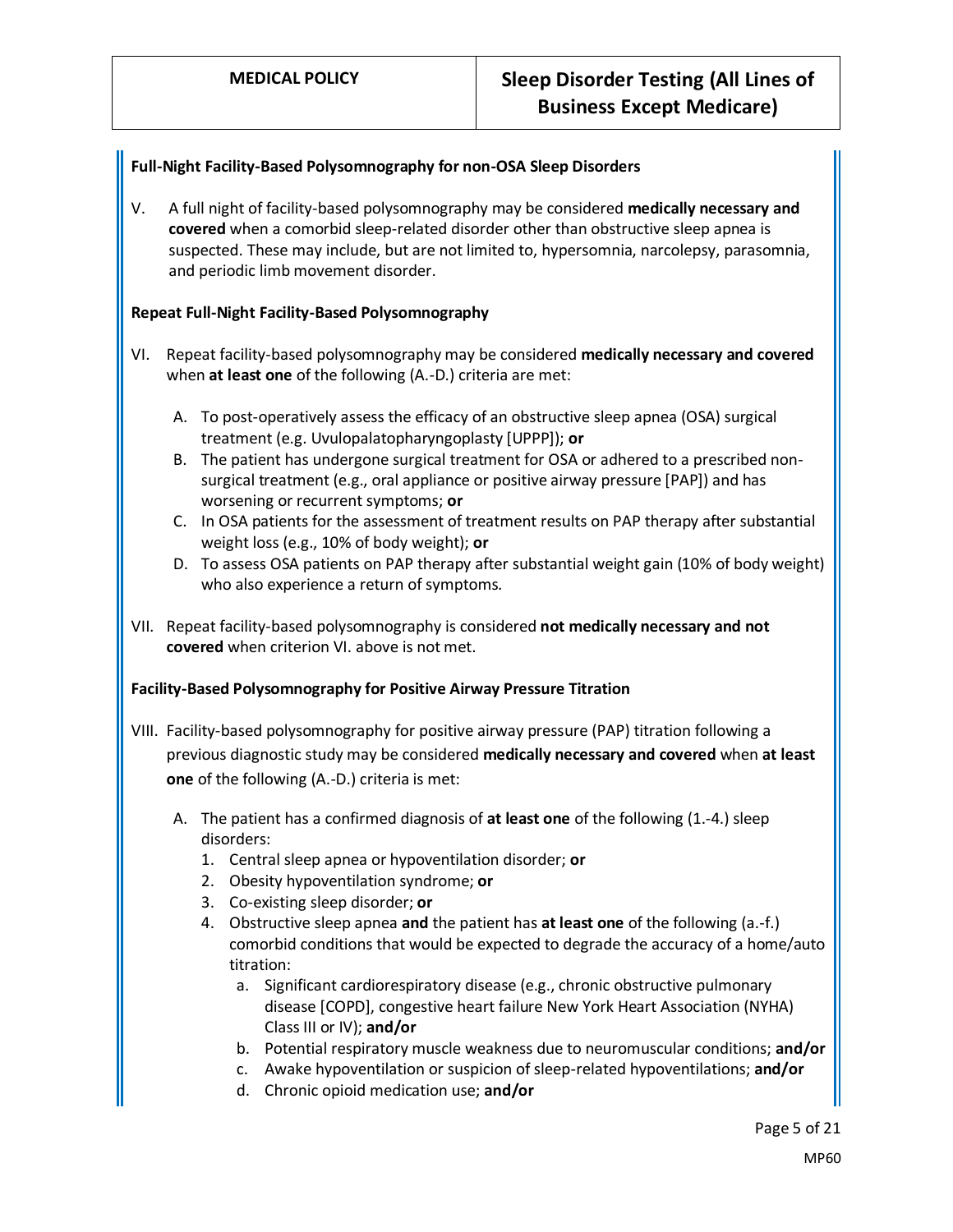- e. History of stroke; **and/or**
- f. Severe insomnia; **or**
- B. The patient has failed or is contraindicated for an auto positive airway pressure (APAP) treatment trial; **or**
- C. The patient has failed a continuous positive airway pressure (CPAP) trial and needs bilevel positive airway pressure (BiPAP) or adaptive servo ventilation (ASV) titration; **or**
- D. The patient has impaired cognition or mobility, which might limit the ability to operate home/auto titration equipment.
- IX. Facility-based polysomnography for positive airway pressure (PAP) titration is considered **not medically necessary and is not covered** when criterion VIII. above is not met.

#### <span id="page-5-0"></span>**Multiple Sleep Latency Test (MSLT)**

- X. Multiple sleep latency testing (MSLT) may be considered **medically necessary and covered**  when either of the following criteria is met (A.-B.):
	- A. When used as part of the evaluation of patients with suspected narcolepsy to confirm the diagnosis, and is completed in conjunction with polysomnography conducted no more than 24 hours prior to MSLT; **or**
	- B. When used as part of the evaluation of patients with suspected idiopathic hypersomnia to help differentiate idiopathic hypersomnia from narcolepsy.
- XI. Multiple sleep latency testing (MSLT) is considered **not medically necessary and is not covered** when criterion X. above is not met.

### <span id="page-5-1"></span>**Repeat MSLT Testing**

- XII. Repeat MSLT testing may be considered **medically necessary and covered** when any of the criteria are met (A.-C.):
	- A. The initial test was affected by extraneous circumstances; **or**
	- B. Appropriate study conditions were not present during initial testing; **or**
	- C. When the patient is suspected to have narcolepsy but earlier MSLT evaluation(s) did not provide polygraphic confirmation.
- XIII. Repeat MSLT testing is considered **not medically necessary and is not covered** when criterion XII. above is not met.

#### <span id="page-5-2"></span>**Non-Covered Testing**

XIV. Actigraphy testing (i.e., ActiGraph, Actiware, ActiTrac, Actiwatch) for the diagnosis of sleeprelated disorders is considered **investigational and is not covered**.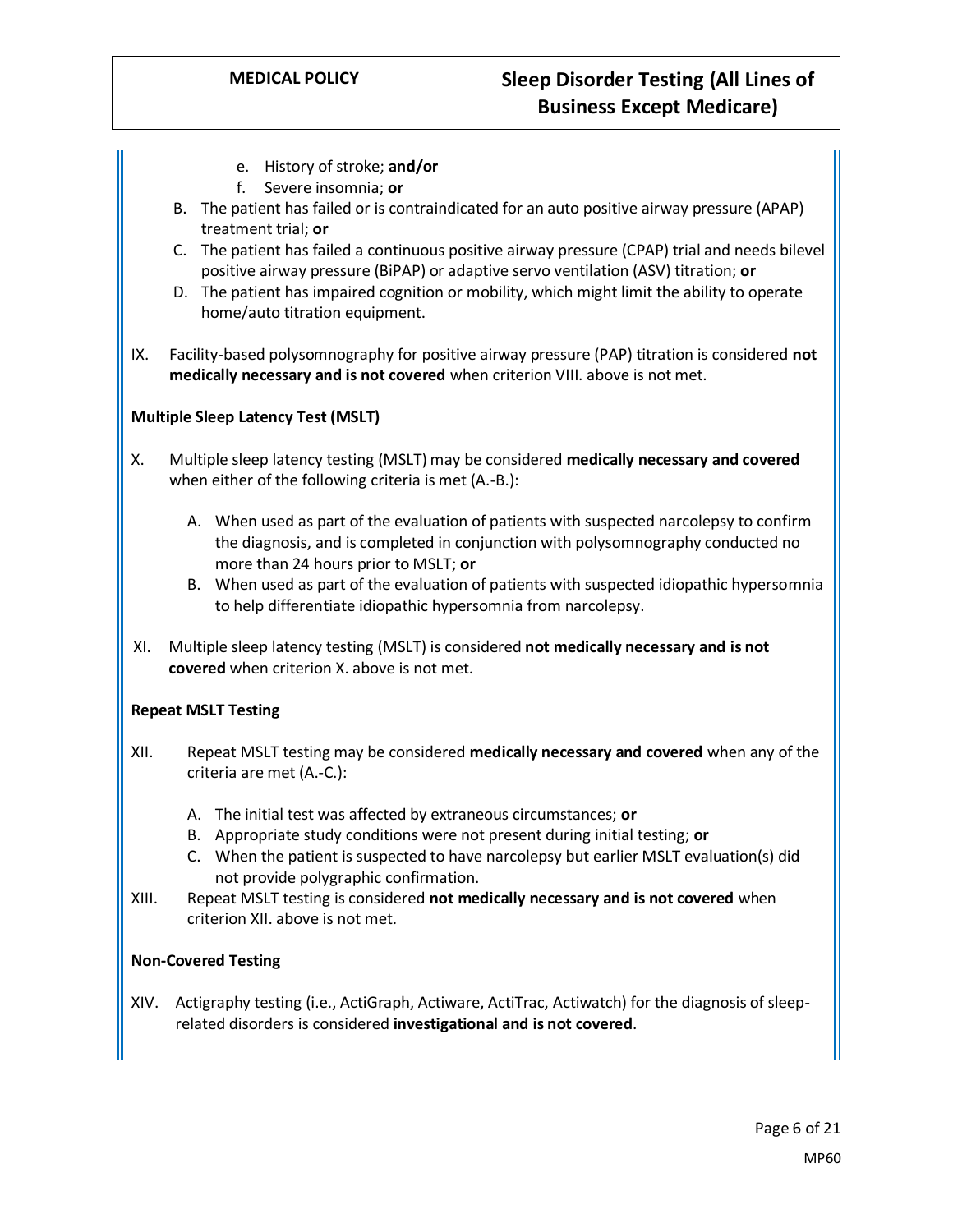- XV. Sleep studies using devices that do not provide a measurement of apnea-hypopnea index (AHI) and oxygen saturation are considered **not medically necessary and are not covered** for any indication.
- XVI. Remote-controlled titration of an oral appliance (e.g. the MATRx oral appliance titration study) (CPT: 95999) is considered **not medically necessary and not covered**.

Link t[o Policy Summary](#page-17-0)

## **POLICY GUIDELINES**

#### **Definitions**

- Apnea: the cessation of airflow for at least 10 seconds
- Hypopnea: abnormally slow or shallow breathing resulting in reduced airflow
- Apnea-hypopnea index (AHI): the number of apnea and hypopnea events per hour of sleep; used to indicate the severity of sleep apnea
- Respiratory disturbance index (RDI): the number of apnea and hypopnea events per hour of sleep plus the number of respiratory-effort related arousals (RERAs) per hour of sleep
- Respiratory-effort related arousals (RERAs): an abnormal breathing event which does not meet the criteria for an apnea of hypopnea, but is an arousal of sleep associated with a respiratory event noted during a sleep study
- Mild sleep apnea: AHI or RDI score of 5 to 14 and is typically associated with involuntary daytime sleepiness during activities that require little attention such as reading or watching television.
- Moderate sleep apnea: AHI or RDI score of 15 to 30 associated with involuntary sleepiness during activities that require moderate attention such as meetings or presentations.
- Severe sleep apnea: AHI or RDI score of greater than 30 and is typified by daytime sleepiness during activities that require active attention such as driving or talking. The score may exceed 100 in patients with very severe OSA.
- Epworth Sleepiness Scale (ESS): a self-administered questionnaire that asks respondents to rate their usual chances of dozing off or falling asleep while engaged in different activities
- Excessive daytime sleepiness: a score of > 10 on the ESS
- Cataplexy: Cataplexy is a sudden and uncontrollable muscle weakness or paralysis that comes on during the day and is often triggered by a strong emotion, such as excitement or laughter.
- Sleep paralysis: the temporary inability to move or speak while falling asleep or upon waking
- Hypnagogic hallucinations: a vivid dreamlike hallucination that occurs as one is falling asleep
- Severe insomnia: a nightly complaint of an insufficient amount of sleep or not feeling rested after the habitual sleep episode. It is accompanied by severe impairment of social or occupational functioning. Severe insomnia is associated with feelings of restlessness, irritability, anxiety, daytime fatigue, and tiredness.
- Coexisting Sleep Disorder: a variety of disorders including, but not limited to, sleep onset insomnia, sleep maintenance insomnia, circadian rhythm sleep disorder, or restless leg syndrome
- Adaptive Servoventilation (ASV): Uses a servocontroller to automatically adjust the flow of air pressure by breath-by-breath analysis to maintain a steady minute ventilation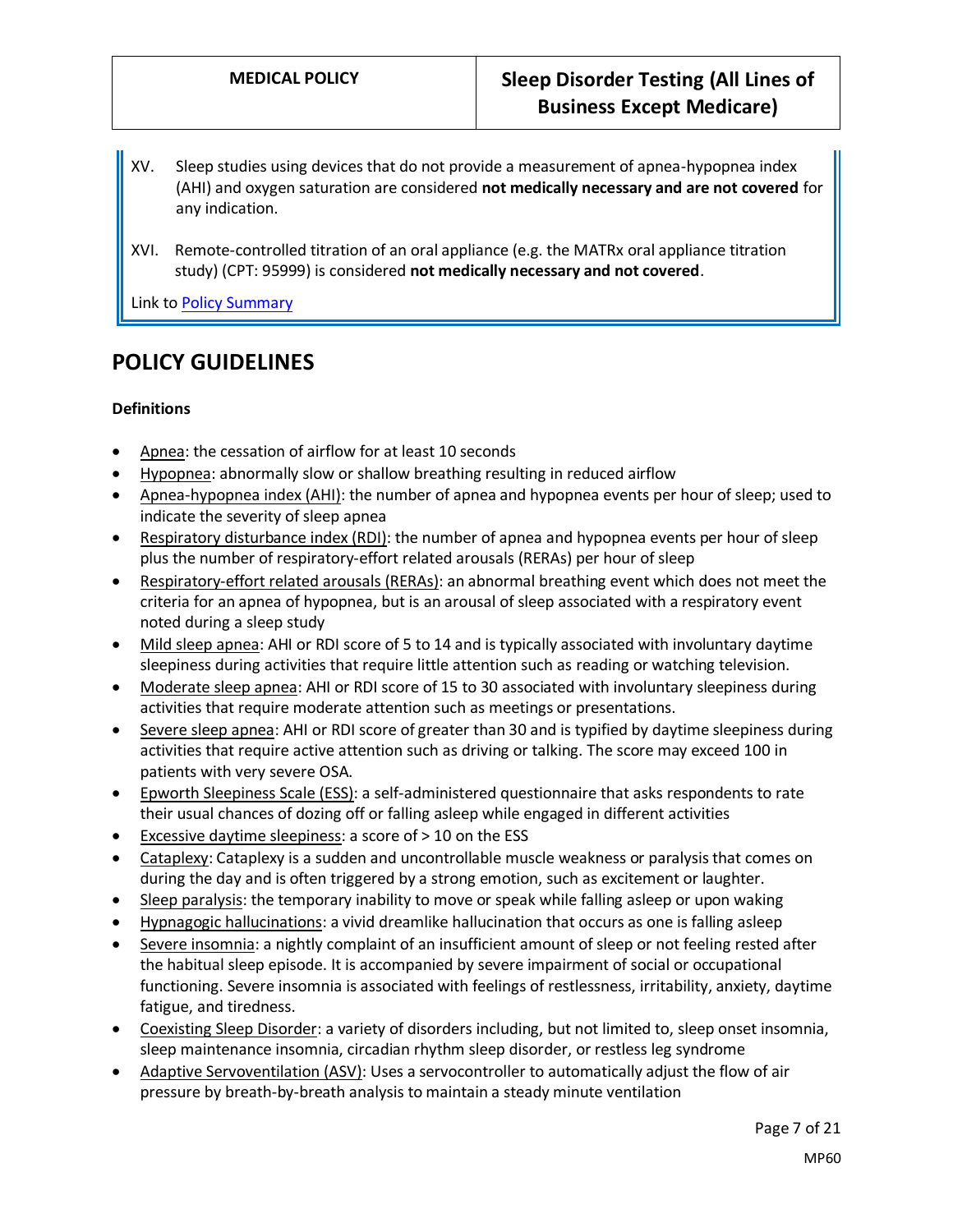## **BILLING GUIDELINES**

Initial prior authorization approval is for **either** 95810 or 95811**.** Any additional sleep disorder testing requires submission of a new prior authorization.

# **CPT/HCPCS CODES**

| <b>All Lines of Business Except Medicare</b>                                                                                                                                             |                                                                                                                                                                                                                             |  |  |  |  |  |
|------------------------------------------------------------------------------------------------------------------------------------------------------------------------------------------|-----------------------------------------------------------------------------------------------------------------------------------------------------------------------------------------------------------------------------|--|--|--|--|--|
| <b>Prior Authorization Required</b>                                                                                                                                                      |                                                                                                                                                                                                                             |  |  |  |  |  |
| <b>Facility-Based Polysomnography</b>                                                                                                                                                    |                                                                                                                                                                                                                             |  |  |  |  |  |
| 95805                                                                                                                                                                                    | Multiple sleep latency or maintenance of wakefulness testing, recording, analysis and<br>interpretation of physiological measurements of sleep during multiple trials to assess<br>sleepiness                               |  |  |  |  |  |
| 95807                                                                                                                                                                                    | Sleep study, simultaneous recording of ventilation, respiratory effort, ECG or heart rate,<br>and oxygen saturation, attended by a technologist                                                                             |  |  |  |  |  |
| 95808                                                                                                                                                                                    | Polysomnography; any age, sleep staging with 1-3 additional parameters of sleep,<br>attended by a technologist                                                                                                              |  |  |  |  |  |
| 95810                                                                                                                                                                                    | Polysomnography; age 6 years or older, sleep staging with 4 or more additional<br>parameters of sleep, attended by a technologist                                                                                           |  |  |  |  |  |
| 95811                                                                                                                                                                                    | Polysomnography; age 6 years or older, sleep staging with 4 or more additional<br>parameters of sleep, with initiation of continuous positive airway pressure therapy or<br>bilevel ventilation, attended by a technologist |  |  |  |  |  |
| No Prior Authorization Required                                                                                                                                                          |                                                                                                                                                                                                                             |  |  |  |  |  |
| <b>Home Sleep Studies</b><br>Note: Consecutive home sleep studies are considered a single test. Additional reimbursement will not<br>be covered for consecutive home sleep study nights. |                                                                                                                                                                                                                             |  |  |  |  |  |
| G0398                                                                                                                                                                                    | Home sleep study test (hst) with type ii portable monitor, unattended; minimum of 7<br>channels: eeg, eog, emg, ecg/heart rate, airflow, respiratory effort and oxygen saturation                                           |  |  |  |  |  |
| G0399                                                                                                                                                                                    | Home sleep test (hst) with type iii portable monitor, unattended; minimum of 4 channels:<br>2 respiratory movement/airflow, 1 ecg/heart rate and 1 oxygen saturation                                                        |  |  |  |  |  |
| G0400                                                                                                                                                                                    | Home sleep test (hst) with type iv portable monitor, unattended; minimum of 3 channels                                                                                                                                      |  |  |  |  |  |
| 95800                                                                                                                                                                                    | Sleep study, unattended, simultaneous recording; heart rate, oxygen saturation,<br>respiratory analysis (eg, by airflow or peripheral arterial tone), and sleep time                                                        |  |  |  |  |  |
| 95801                                                                                                                                                                                    | Sleep study, unattended, simultaneous recording; minimum of heart rate, oxygen<br>saturation, and respiratory analysis (eg, by airflow or peripheral arterial tone)                                                         |  |  |  |  |  |
| 95806                                                                                                                                                                                    | Sleep study, unattended, simultaneous recording of, heart rate, oxygen saturation,<br>respiratory airflow, and respiratory effort (eg, thoracoabdominal movement)                                                           |  |  |  |  |  |
| <b>Not Covered</b>                                                                                                                                                                       |                                                                                                                                                                                                                             |  |  |  |  |  |
| 95803                                                                                                                                                                                    | Actigraphy testing, recording, analysis, interpretation, and report (minimum of 72 hours<br>to 14 consecutive days of recording)                                                                                            |  |  |  |  |  |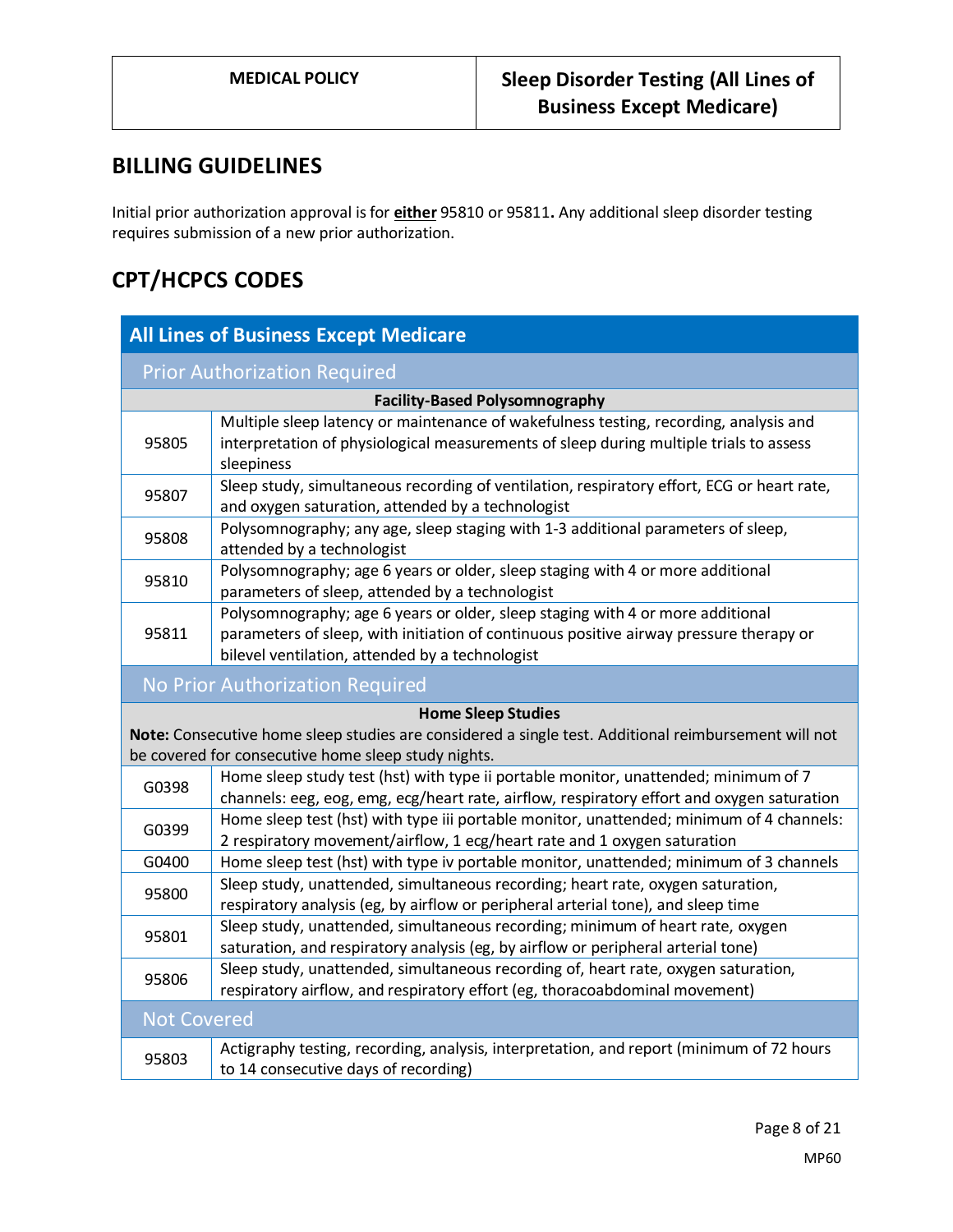### Unlisted Codes

All unlisted codes will be reviewed for medical necessity, correct coding, and pricing at the claim level. If an unlisted code is billed related to services addressed in this policy then it will be **denied as not covered.**

95999 | Unlisted neurological or neuromuscular diagnostic procedure

## <span id="page-8-0"></span>**DESCRIPTION**

#### **Sleep Disorders**

#### *Obstructive Sleep Apnea (OSA)*

OSA is a sleep disorder in which a person stops breathing during sleep due to an obstruction of the upper airway. This obstruction is due to inadequate motor tone of the tongue and/or airway dilator muscles. Signs and symptoms of OSA include witnessed apneas, snoring, daytime sleepiness, obesity, and large neck circumference. OSA has become increasingly recognized as an independent risk factor for cardiac, neurologic, and perioperative morbidities.

#### *Central Sleep Apnea (CSA)*

In contrast to OSA where ongoing respiratory efforts are observed, CSA is defined by a lack of respiratory effort during the cessation of airflow. This results in insufficient or absent ventilation and compromised gas exchange during sleep. CSA is associated with frequent nighttime awakenings, excessive daytime sleepiness, and increased risk for adverse cardiovascular outcomes. There are several manifestations of CSA, including idiopathic CSA (CSA of unclear etiology), narcotic-induced central apnea, high altitude periodic breathing, and Cheyne-Stokes breathing (breathing pattern characterized by changes in tidal volume and apneas).

#### *Obesity Hypoventilation Syndrome (OHS)*

OHS is a type of CSA that is typically defined as a combination of obesity (body mass index  $>$  30 kg/m2) and arterial hypercapnia (Paco2 >45 mm Hg) during wakefulness not explained by other known causes of hypoventilation. Symptoms may be similar to those of OSA, including morning headaches and excessive daytime sleepiness.

#### *Idiopathic Hypersomnia*

Idiopathic hypersomnia is a chronic neurological disorder marked by an insatiable need to sleep that is not eased by a full night's slumber.<sup>1</sup> Similar to other hard-to-diagnose sleep disorders, prevalence estimates are difficult to come by. As the name "idiopathic" hypersomnia implies, the pathophysiology of IH is presently unknown. These patients take frequent, unrefreshing naps, have difficulty waking up, and experience sleep drunkenness (post-awakening confusion). Idiopathic Hypersomnia Diagnostic Criteria, International Classification of Sleep Disorders, third edition states that all of the following criteria must be met: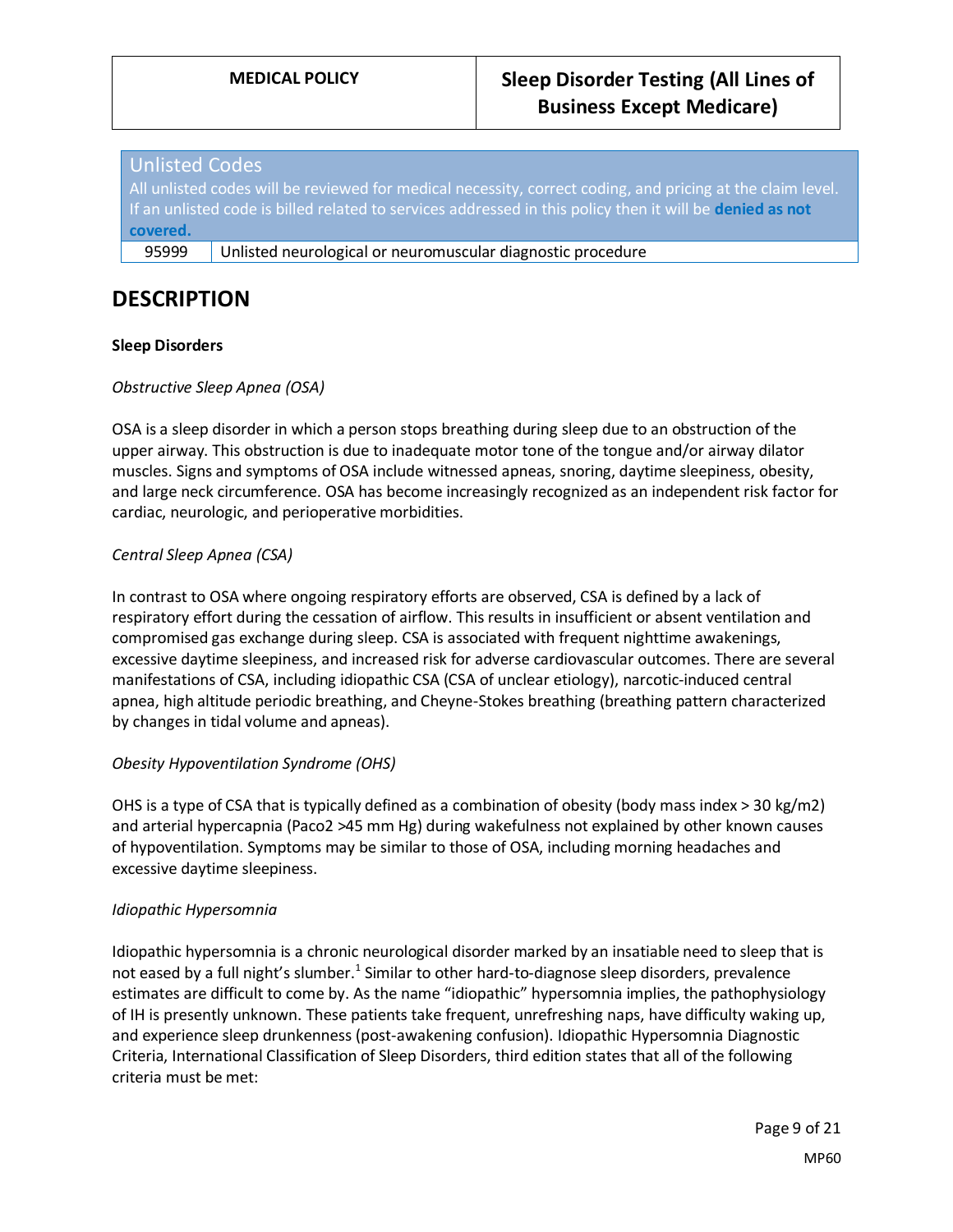- 1. Daily daytime sleepiness, defined as an "irrepressible need to sleep" or daytime sleep, that has been present at least 3 months
- 2. No cataplexy
- 3. No MSLT evidence for narcolepsy (i.e., fewer than two sleep onset REM periods on the overnight PSG and daytime MSLT considered together)
- 4. Electrophysiologic evidence of hypersomnolence, defined as either (or both) of:
	- a) Mean sleep latency on MSLT of ≤ 8 minutes
	- b) At least 11 hours of sleep per 24 hours, documented on a single 24 hour PSG or averaged across at least seven days of actigraphic monitoring during ad lib sleep
- 5. Insufficient sleep is ruled out (including immediately prior to 24 hour PSG, if performed)
- 6. No other disorder or substance use better explains the symptoms

Abbreviations: MSLT = multiple sleep latency test; REM = rapid eye movement; PSG = polysomnogram

#### *Narcolepsy*

There are two types of narcolepsy, according to the International Classification of Sleep Disorders, Third Edition2 (ICSD-3): narcolepsy type 1 (NT1) and type 2 (NT2).<sup>2</sup> Narcolepsy is relatively rare. NT1 affects between 20 and 67 people per 100,000 in the United States. NT1 is two to three times more common than NT2 (estimated to affect about 20 people per 100,000).

NT1 is associated with the symptom of cataplexy, which is the sudden loss of muscle tone. NT1 was formerly known as "narcolepsy with cataplexy." NT2 was formerly known as "narcolepsy without cataplexy." People with NT2 have many similar symptoms as people with NT1, but they do not have cataplexy or low levels of hypocretin-1. If a person with NT2 later develops cataplexy or low hypocretin-1 levels, their diagnosis can be reclassified as NT1. This change in diagnosis is estimated to occur in about 10% of cases.

### *Parasomnia*

"Parasomnia" is a catchall term for unusual behaviors that people experience prior to falling asleep, while asleep, or during the arousal period between sleep and wakefulness. These behaviors vary considerably in terms of characteristics, severity, and frequency.<sup>3</sup> Parasomnias were historically believed to be a definitive sign of psychopathology, though modern research suggests that these phemonena occur as the brain transitions in and out of sleep, and perhaps between rapid eye movement (REM) and non-rapid eye movement (NREM) sleep cycles. Each type of parasomnia has specific diagnostic criteria, though they are grouped into three generalized categories: NREM-related, REM-related, and "other."

### *Periodic Limb Movement Disorder (PLMD)*

Periodic limb movement disorder (PLMD) is a rare sleep disorder characterized by periodic, repetitive movements of the legs and feet during sleep (arms are sometimes also affected).<sup>4</sup> Approximately 4 to 11 percent of the population is affected by PLMD. PLMD can be a primary or secondary disorder, and in the case of primary PLMD, scientists still do not know what causes the condition. Two potential causes are dopamine deficiency or miscommunication between nerves along the spinal cord. While PLMD can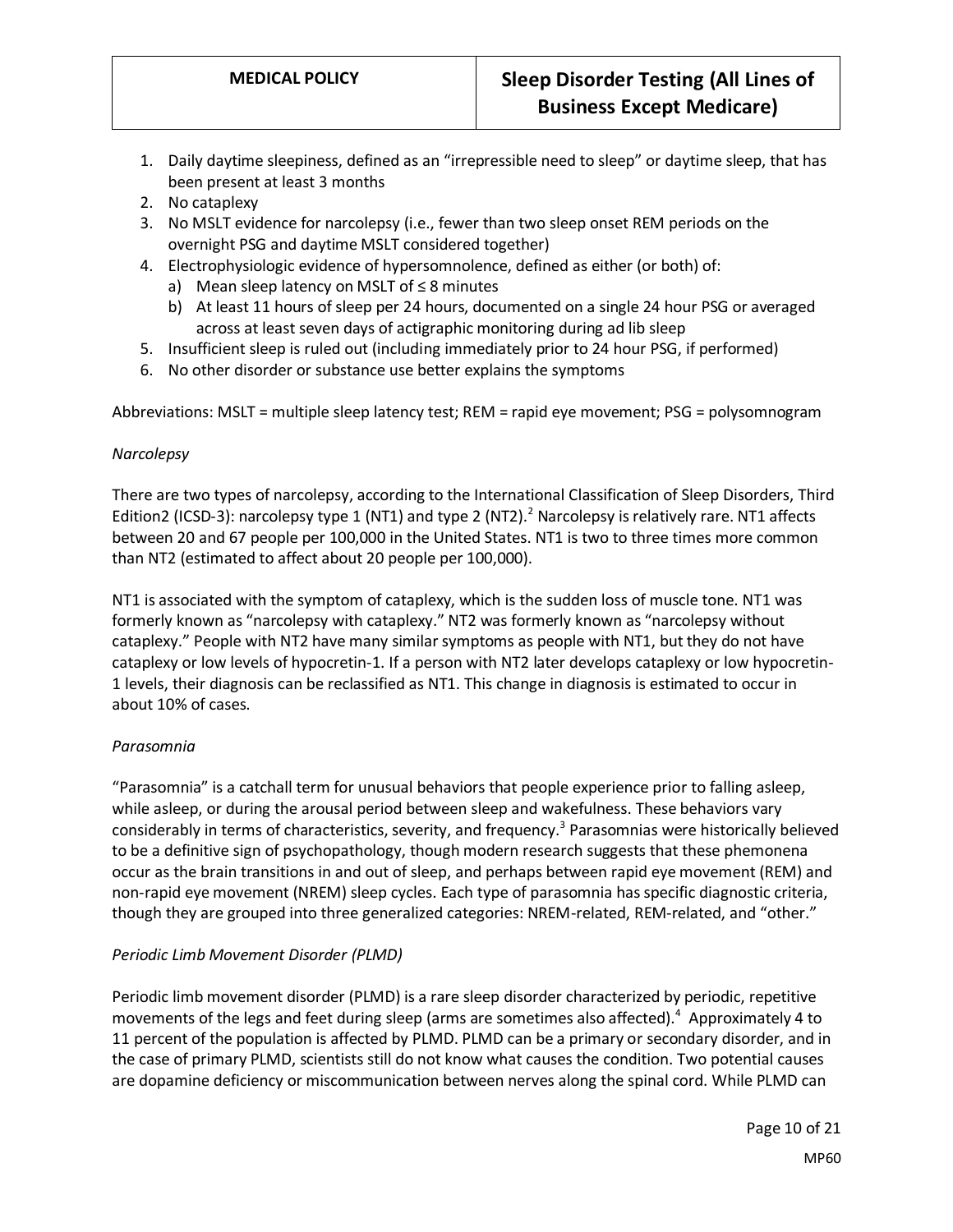co-occur with other sleep disorders, it most frequently occurs with restless leg syndrome (RLS). Between 80 to 90 percent of people with RLS also have PLMD.

### **Sleep Disorder Testing**

*Home or Facility-based Polysomnography (PSG)*

| <b>Type</b> | <b>Portability</b> | <b>Number</b><br>of<br><b>Channels</b> | <b>Indicative Signals</b>                                                                                                                                                                                                                                          | $\geq 2$<br>airflow/effort<br>channels | <b>Identifies</b><br>sleep/wake | <b>Measures</b><br><b>AHI</b> |
|-------------|--------------------|----------------------------------------|--------------------------------------------------------------------------------------------------------------------------------------------------------------------------------------------------------------------------------------------------------------------|----------------------------------------|---------------------------------|-------------------------------|
| <b>Type</b> | Facility-<br>based | $^{\sim}$ 14-16                        | Electroencephalogram<br>$\bullet$<br>(EEG)<br>Electrooculogram<br>٠<br>(EOG)<br>Electromyography<br>٠<br>(EMG)<br>Electrocardiogram<br>$\bullet$<br>(ECG) or heart rate<br>Air flow<br>$\bullet$<br>Respiratory effort<br>٠<br>Oxygen saturation<br>$\bullet$      | Yes                                    | Yes                             | Yes                           |
| Type<br>Ш   | Portable           | $\geq 7$                               | Electroencephalogram<br>$\bullet$<br>(EEG)<br>Electrooculogram<br>$\bullet$<br>(EOG)<br>Chin electromyography<br>٠<br>(EMG)<br>Electrocardiogram<br>$\bullet$<br>(ECG) or heart rate<br>Air flow<br>٠<br>Respiratory effort<br>$\bullet$<br>Oxygen saturation<br>٠ | Yes                                    | Yes                             | Yes                           |
| Type<br>III | Portable           | $\geq 4$                               | Two respiratory<br>$\bullet$<br>variables (e.g.,<br>respiratory movement<br>and airflow)<br>Cardiac variable (e.g.,<br>٠<br>electrocardiogram<br>[ECG] or heart rate)<br>Oxygen saturation<br>٠                                                                    | Yes                                    | <b>No</b>                       | <b>No</b>                     |
| Type<br>IV  | Portable           | $~1 - 2$                               | All monitors not<br>$\bullet$<br>qualifying for Type III                                                                                                                                                                                                           | No                                     | No                              | No                            |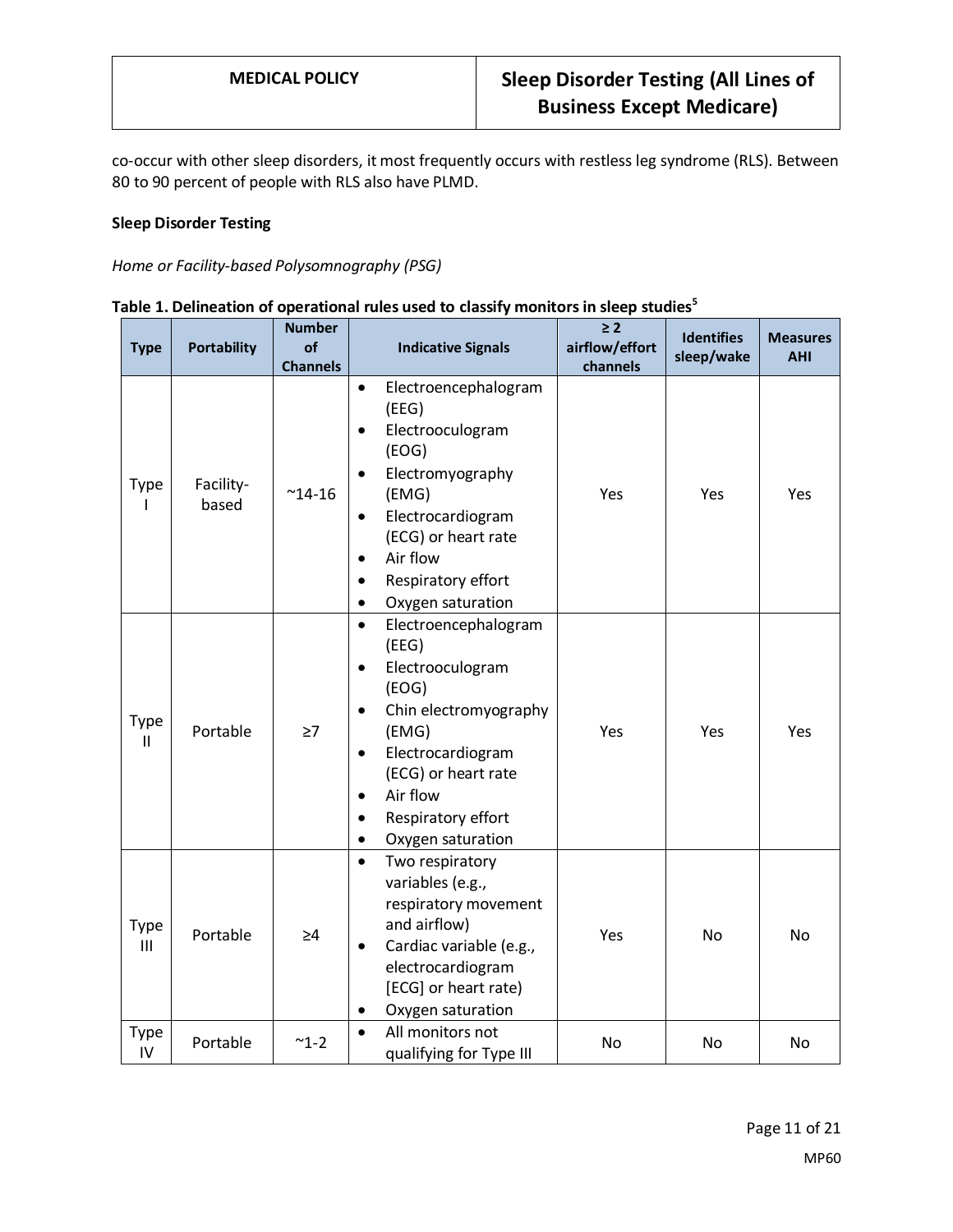#### *Positive Airway Pressure Titration*

Positive airway pressure (PAP) devices are used to treat patients with sleep related breathing disorders, including obstructive sleep apnea.<sup>6</sup> Following polysomnography (PSG) and a diagnosis of sleep apnea, PAP titration is performed to determine the optimal pressure for maintaining upper airway patency. "Continuous positive airway pressure (CPAP) and bilevel positive airway pressure (BPAP) represent the two forms of PAP that are manually titrated during PSG to determine the single fixed pressure of CPAP or the fixed inspiratory and expiratory positive airway pressures (IPAP and EPAP, respectively) of BPAP for subsequent nightly usage."

### *Split-Night Polysomnography*

In split-night polysomnography, a patient undergoes routine in-lab polysomnography and if a diagnosis of sleep apnea is established, positive airway pressure (PAP) titration commences thereafter.<sup>7</sup> This allows for both the diagnosis and optimal levels of PAP therapy to be achieved in one night; therefore eliminating the need for an additional night of titration following polysomonography.

#### *Multiple Sleep Latency Test (MSLT)*

According to the American Academy of Sleep Medicine, "(t)he multiple sleep latency test (MSLT) is a diagnostic tool that measures the time it takes an individual to fall asleep in ideal quiet conditions during the day.<sup>8</sup> It objectively measures daytime sleepiness. Colloquially known as the daytime nap study, MSLT is also a standard tool used to diagnose idiopathic hypersomnia and narcolepsy." This diagnostic test takes a full day to complete, and it includes four to five 20 minute naps throughout the day. The test measures the length of time it takes for one to fall asleep, as well as brain waves, muscle activity, and eye movements. Based on this, a score is calculated which classifies one as manageable, troublesome, or severe sleepiness.

### *Actigraphy*

Actigraphy involves wearing a device during sleep to record movements that can be used to estimate sleep parameters with specialized algorithms in computer software.<sup>9</sup> Most commonly, the device is worn on the wrist, similar to a watch. The device may be worn for several weeks and evaluates sleep patterns and circadian rhythms. The purported benefit of actigraphy is the ability to diagnose excessive daytime sleepiness, insomnia, circadian rhythm sleep disorders, and/or restless legs syndrome in a lesscumbersome manner.

### *Titration of an Oral Appliance*

Oral appliance therapy is a first-line treatment modality for varying severities of obstructive sleep apnea. Appliances are custom fabricated by specially trained dentists, and must be fitted for sleep time wear. The final fitting of the oral appliance may include an overnight sleep study to adjust the mandibular advancement device very slowly, i.e., titrating the device, with the aim to move the lower jaw so as to enlarge the upper airway and prevent collapse during sleep.<sup>10</sup> The process of titration may be performed by a remotely controlled mandibular positioner (RCMP) during a full-night polysomnography (PSG). MATRx plus™ (Zephry Sleep Technologies, Calgary, CA) is defined by the U.S. Food & Drug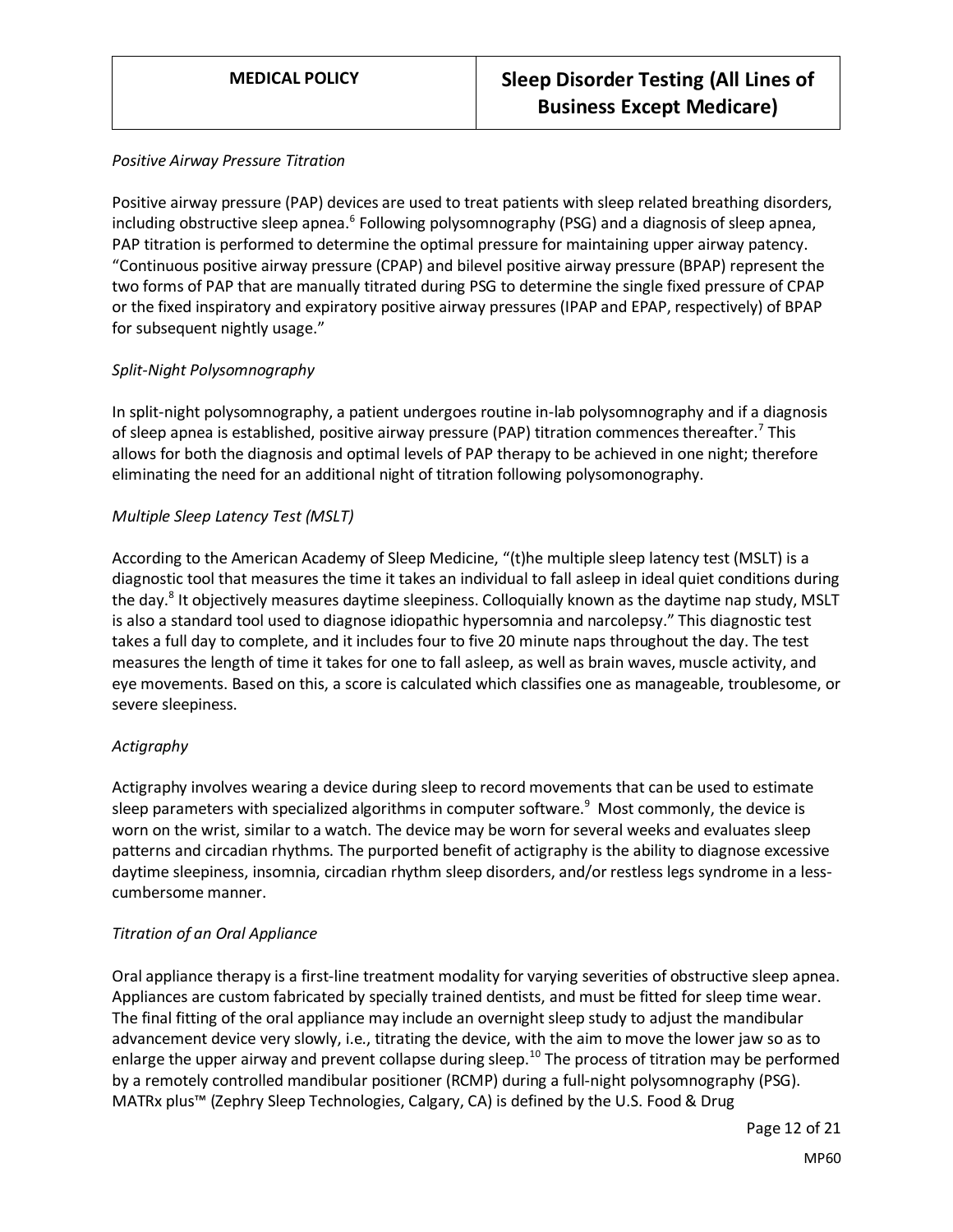Administration (FDA) as an auto titration device for oral appliances (DEN170090).<sup>11</sup> Generally, these devices are: $12$ 

A closed-loop autotitration device for intraoral appliances uses a feedback control to record changes in the patient's respiratory status related to repositioning of the mandible during an overnight study. The data are analyzed by a Healthcare Provider and can then be used to prospectively identify patients with mild to moderate obstructive sleep apnea who may be suitable for therapy with an oral appliance and to recommend a target mandibular position. MATRx Plus is a remote-controlled mandibular titration that is added to in-lab polysomnogram, which purports to improve the efficacy of oral appliances by determining the maximal therapeutic level of mandibular protrusion during sleep.

FDA Classification Product Code: QCJ

## **REVIEW OF EVIDENCE**

A review of the ECRI, Hayes, Cochrane, and PubMed databases was conducted regarding the use of sleep disorder testing for the diagnosis of sleep related disorders. Below is a summary of the available evidence identified through February 2022. Due to the abundance of applicable literature, the evidence search was limited to systematic reviews and U.S. evidence-based clinical practice guidelines.

### **In-Lab and Home Sleep Testing**

In 2011, the Agency for Healthcare Research and Quality (AHRQ) conducted a systematic review of the evidence to evaluate the diagnosis and treatment of obstructive sleep apnea (OSA) in adults.<sup>5</sup> Independent reviewers systematically identified eligible studies, assessed quality, and extracted data. The key questions focused on OSA screening and diagnosis, treatments, associations between apneahypopnea index (AHI) and clinical outcomes, and predictors of treatment compliance. For the specific evaluation of the diagnosis of sleep apnea, the authors aimed to evaluate the comparative effectiveness of different diagnostic methods for sleep apnea.

The authors identified 15 quality A, 45 quality B, and 39 quality C studies evaluating Type III and Type IV monitors for OSA. This overall body of evidence was determined to be of moderate quality and suggested that "Type III and Type IV monitors may have the ability to accurately predict AHI suggestive of OSA with a high positive likelihood ratios and low negative likelihood ratios for various AHI cutoffs in PSG (polysomnography)." Overall, Type III monitors perform better than Type IV monitors at AHI cutoffs of 5, 10, 15 events/hour. The authors also state that "large differences compared with in-lab PSG cannot be excluded for all portable monitors" because the analyses suggest there may be substantial difference between PSG and Type III and Type IV monitors. The AHRQ evidence review identified no recent studies comparing Type II monitors with PSG. The authors cited a previous AHRQ technology assessment which concluded that "―based on [three quality B studies], type II monitors [used at home] may identify AHI suggestive of OSA with high positive likelihood ratios and low negative likelihood ratios, though ―substantial differences in the [measurement of] AHI may be encountered between type II monitors and facility-based PSG."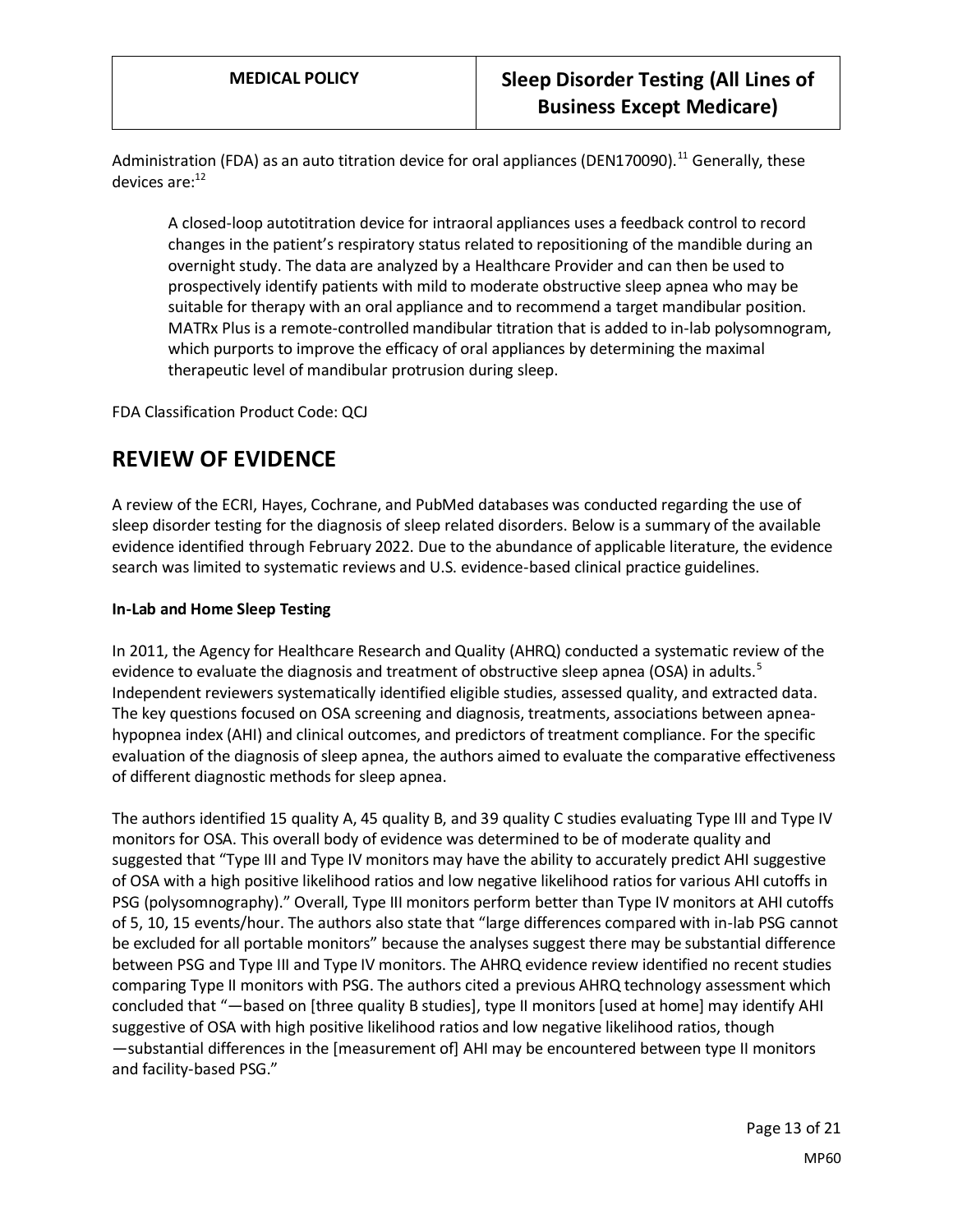This AHRQ systematic review was of very good quality and had several strengths, including:

- 1. the gathering of evidence, assessment of quality, and extraction of data by several independent reviewers
- 2. contacting authors of selected studies for additional information or data
- 3. assessment of heterogeneity and publication bias
- 4. meta-analyses only being conducted when studies were determined to be homogeneous with respect to population, treatment, and outcome measures
- 5. sensitivity analyses to evaluate the influence of studies with a high risk of bias or high losses to follow-up

Limitations of this systematic review are seen in the inclusion of studies with a high risk of bias. Ultimately the authors concluded that portable monitors accurately predict OSA, but it is unclear whether they can replace laboratory-based PSG. The authors stated further "assessments with clinical outcomes are necessary to prove their value over polysomnography."

#### **Actigraphy**

No systematic review or randomized controlled trials were identified for the use of actigraphy to diagnose sleep disorders. At least one review with meta-analyses has evaluated the technical validity of these devices by comparing to PSG.<sup>13</sup> Though the authors found the device may be able to provide the consumer market with a gross estimate of sleep data, they are limited in specificity and not a substitute for PSG.

Several nonrandomized studies were also identified.<sup>14-18</sup> Due to significant methodological limitations reliable conclusions cannot be drawn. Further studies of good methodological quality are required to support the clinical validity, clinical utility, and medical necessity of actigraphy for the diagnosis of sleep disorders.

#### **Titration of an Oral Appliance**

Several recent studies have assessed the clinical validity of remote-controlled oral appliance titration (i.e., MATRx), reporting that the device successfully identifies favorable candidates for oral appliance therapy, and accurately predicts effective target protrusive positions and treatment outcomes.<sup>19-22</sup> Nonetheless, no data on long-term outcomes, impact on health outcomes and clinical utility has been published to date.

## **CLINICAL PRACTICE GUIDELINES**

#### American Academy of Sleep Medicine (AASM)

• The 2018 AASM evidence-based clinical practice guideline for the use of actigraphy for the evaluation of sleep disorders and circadian rhythm sleep-wake disorders and gave the following recommendations:<sup>23</sup>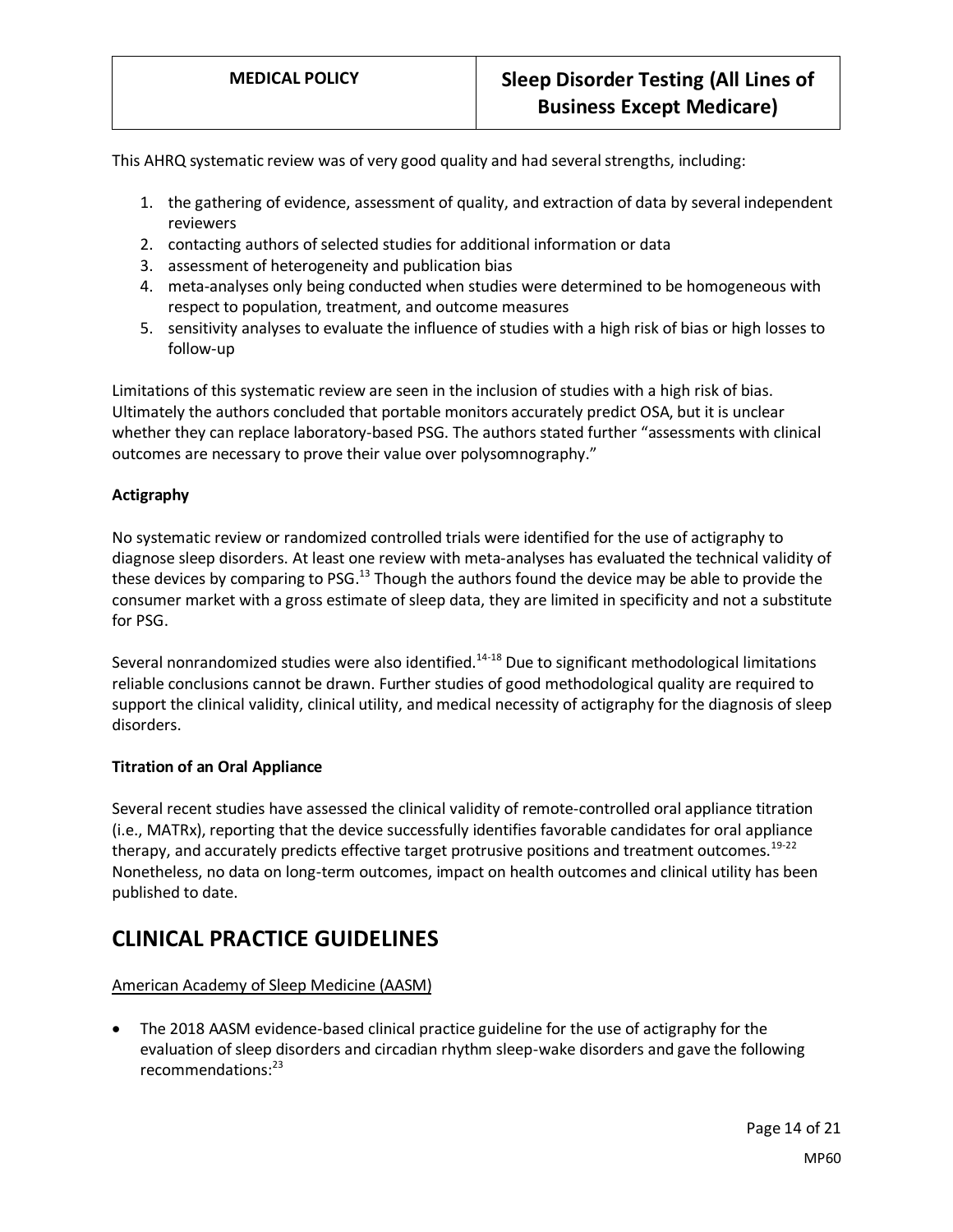- 1. We suggest that clinicians use actigraphy to estimate sleep parameters in adult patients with insomnia disorder. (Conditional)
- 2. We suggest that clinicians use actigraphy in the assessment of pediatric patients with insomnia disorder. (Conditional)
- 3. We suggest that clinicians use actigraphy in the assessment of adult patients with circadian rhythm sleep-wake disorder. (Conditional)
- 4. We suggest that clinicians use actigraphy in the assessment of pediatric patients with circadian rhythm sleep-wake disorder. (Conditional)
- 5. We suggest that clinicians use actigraphy integrated with home sleep apnea test devices to estimate total sleep time during recording (in the absence of alternative objective measurements of total sleep time) in adult patients suspected of sleep-disordered breathing. (Conditional)
- 6. We suggest that clinicians use actigraphy to monitor total sleep time prior to testing with the Multiple Sleep Latency Test in adult and pediatric patients with suspected central disorders of hypersomnolence. (Conditional).
- 7. We suggest that clinicians use actigraphy to estimate total sleep time in adult patients with suspected insufficient sleep syndrome. (Conditional)
- 8. We recommend that clinicians *not* use actigraphy in place of electromyography for the diagnosis of periodic limb movement disorder in adult and pediatric patients (Strong).
- The 2017 AASM evidence-based clinical practice guideline for the diagnostic testing for adult obstructive sleep apnea (OSA) gave the following recommendations: $^{24}$

"The following recommendations are intended as a guide for clinicians diagnosing OSA in adults. Under GRADE, a STRONG recommendation is one that clinicians should follow under most circumstances. A WEAK recommendation reflects a lower degree of certainty regarding the outcome and appropriateness of the patient-care strategy for all patients. The ultimate judgment regarding propriety of any specific care must be made by the clinician in light of the individual circumstances presented by the patient, available diagnostic tools, accessible treatment options, and resources.

*Good Practice Statements:*

- Diagnostic testing for OSA should be performed in conjunction with a comprehensive sleep evaluation and adequate follow-up.
- Polysomnography is the standard diagnostic test for the diagnosis of OSA in adult patients in whom there is a concern for OSA based on a comprehensive sleep evaluation.

*Recommendations:*

- 1. We recommend that clinical tools, questionnaires and prediction algorithms not be used to diagnose OSA in adults, in the absence of polysomnography or home sleep apnea testing. (STRONG)
- 2. We recommend that polysomnography, or home sleep apnea testing with a technically adequate device, be used for the diagnosis of OSA in uncomplicated adult patients presenting with signs and symptoms that indicate an increased risk of moderate to severe OSA. (STRONG)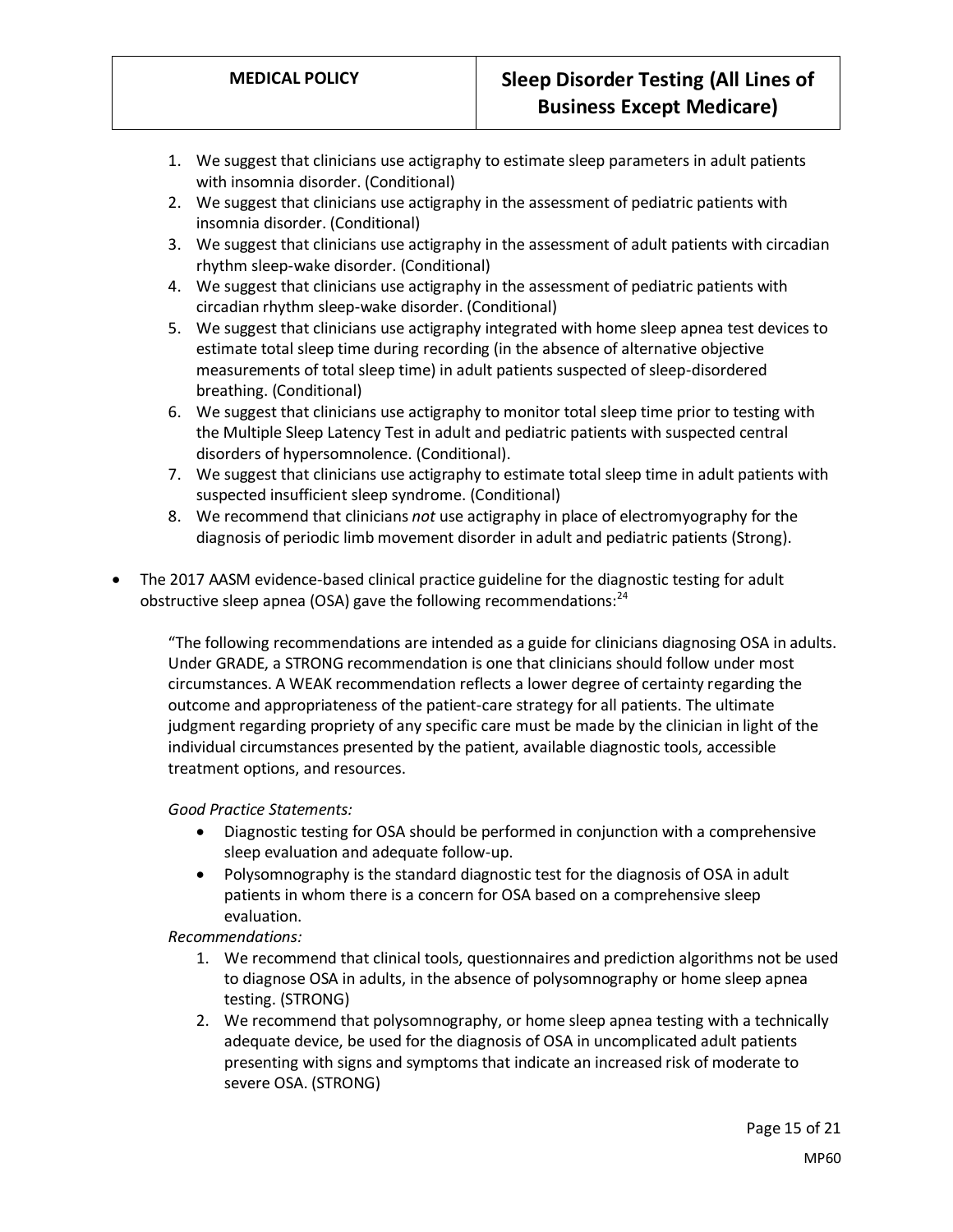- 3. We recommend that if a single home sleep apnea test is negative, inconclusive, or technically inadequate, polysomnography be performed for the diagnosis of OSA. (STRONG)
- 4. We recommend that polysomnography, rather than home sleep apnea testing, be used for the diagnosis of OSA in patients with significant cardiorespiratory disease, potential respiratory muscle weakness due to neuromuscular condition, awake hypoventilation or suspicion of sleep related hypoventilation, chronic opioid medication use, history of stroke or severe insomnia. (STRONG)
- 5. We suggest that, if clinically appropriate, a split-night diagnostic protocol, rather than a full-night diagnostic protocol for polysomnography be used for the diagnosis of OSA. (WEAK)
- 6. We suggest that when the initial polysomnogram is negative and clinical suspicion for OSA remains, a second polysomnogram be considered for the diagnosis of OSA. (WEAK)."

"**NIGHTS OF RECORDING TIME**: The adequacy of a single night HSAT [home sleep apnea testing] performed for the diagnosis of OSA in the context of an appropriate clinical population and management pathway is supported by published evidence. Our literature review only identified two studies relevant to the question of whether multiple nights of recording is superior to a single night. These studies evaluated the performance of multiple nights (3) of single channel HSAT device (i.e., nasal pressure transducer or oximetry) to the first night of recording. Utilizing PSG as the reference, the studies found that recording over three consecutive nights may decrease the probability of insufficient data and marginally improve accuracy when compared against a single night of recording. However, the TF considered this evidence insufficient to establish the superiority of multiple-night HSAT protocol over a single-night HSAT protocol, as the studies only included a single channel recording and did not evaluate clinically meaningful outcomes or efficiency of care.

"A single HSAT recording encompassing multiple nights may have potential advantages or drawbacks relative to only a single night of recording. For example, if multiple-night HSAT improved accuracy or resulted in fewer inconclusive or inadequate studies, patient outcomes or costs might improve. On the other hand, the potential for multiple-night recordings to increase cost and patient inconvenience must be considered. Insufficient evidence exists to support routine performance of more than a single night's recording for HSAT."

- The 2005 AASM evidence-based practice parameters for the clinical use of the multiple sleep latency test (MSLT) gave the following recommendations:<sup>8</sup>
	- $\circ$  "The MSLT is indicated as part of the evaluation of patients with suspected narcolepsy to confirm the diagnosis. (Standard)
	- $\circ$  The MSLT may be indicated as part of the evaluation of patients with suspected idiopathic hypersomnia to help differentiate idiopathic hypersomnia from narcolepsy. (Option)
	- $\circ$  The MSLT is not routinely indicated in the initial evaluation and diagnosis of obstructive sleep apnea syndrome or in assessment of change following treatment with nasal CPAP.
	- $\circ$  The MSLT is not routinely indicated for evaluation of sleepiness in medical and neurological disorders (other than narcolepsy), insomnia, or circadian rhythm disorders (Option)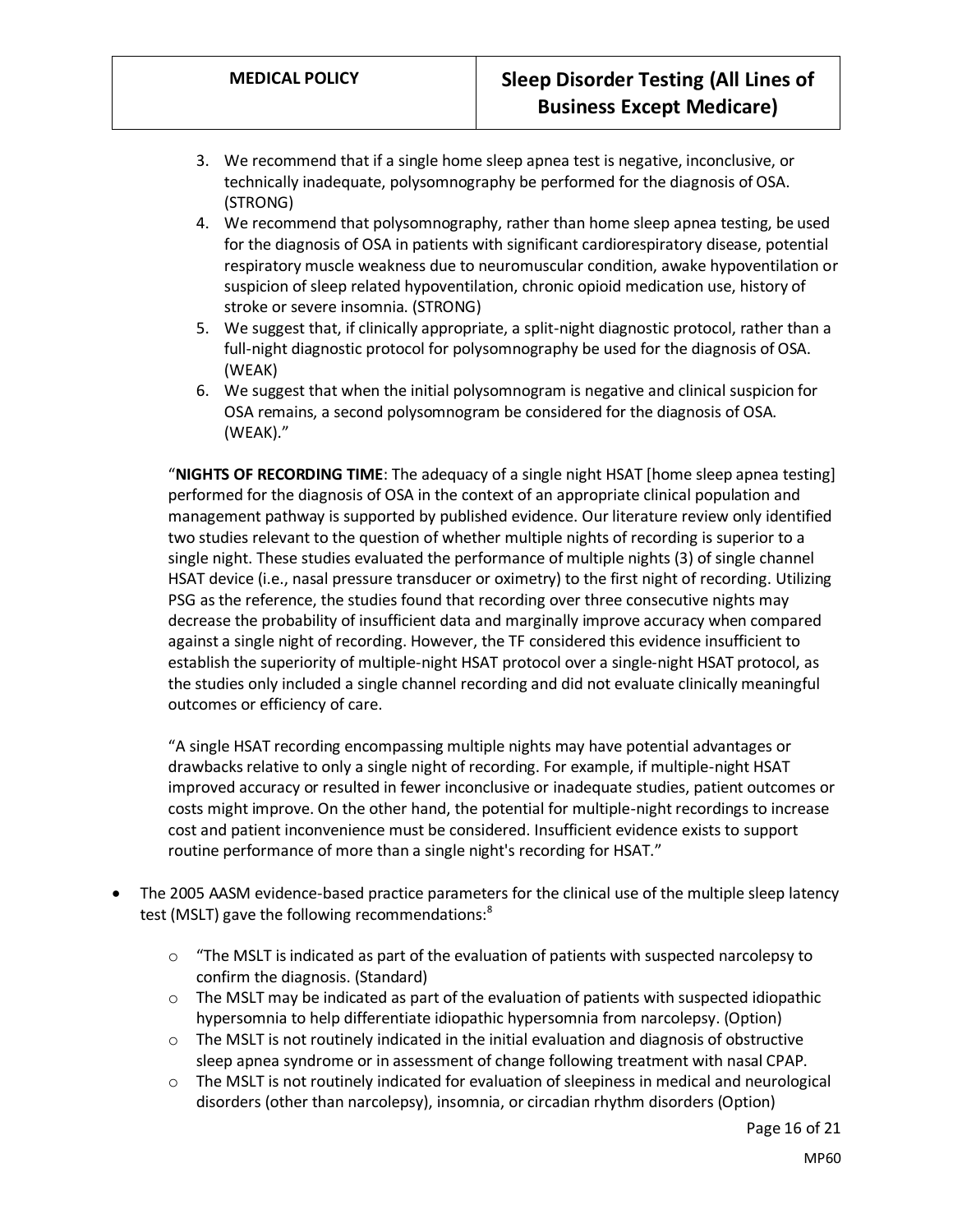- o Repeat MSLT testing may be indicated in the following situations:
	- when the initial test is affected by extraneous circumstances or when appropriate study conditions were not present during initial testing,
	- when ambiguous or uninterpretable findings are present,
	- when the patient is suspected to have narcolepsy but earlier MSLT evaluation(s) did not provide polygraphic confirmation. (Standard)"

Because mean sleep latency is influenced by quantity of prior sleep, sleep fragmentation, and clinical sleep disorders, investigators also stated that "polysomnography must be performed immediately before the MSLT during the patient's usual major sleep period as determined by the sleep clinician."

#### American College of Physicians (ACP)

The 2014 ACP evidence-based clinical practice guideline for the diagnosis of obstructive sleep apnea in adults gave the following recommendations:<sup>25</sup>

- ACP recommends a sleep study for patients with unexplained daytime sleepiness (Grade: weak recommendation, low-quality evidence).
- ACP recommends polysomnography (PSG) for diagnostic testing in patients with suspected obstructive sleep apnea (OSA). ACP recommends portable sleep monitors in patients without serious comorbidities as an alternative to PSG when PSG is not available for diagnostic testing. (Grade: weak recommendation, moderate-quality evidence).

### Oregon Health Authority Health Evidence Review Commission (HERC)

The 2014 HERC evidence-based coverage guidance for the treatment of sleep apnea in adults stated the following: 26

"The following diagnostic tests for Obstructive Sleep Apnea (OSA) should be covered for adults:

- 1. Type I PSG is covered when used to aid the diagnosis of OSA in patients who have clinical signs and symptoms indicative of OSA if performed attended in a sleep lab facility.
- 2. Type II or Type III sleep testing devices are covered when used to aid the diagnosis of OSA in patients who have clinical signs and symptoms indicative of OSA if performed unattended in or out of a sleep lab facility or attended in a sleep lab facility.
- 3. Type IV sleep testing devices measuring three or more channels, one of which is airflow, are covered when used to aid the diagnosis of OSA in patients who have signs and symptoms indicative of OSA if performed unattended in or out of a sleep lab facility or attended in a sleep lab facility.
- 4. Sleep testing devices measuring three or more channels that include actigraphy, oximetry, and peripheral arterial tone, are covered when used to aid the diagnosis of OSA in patients who have signs and symptoms indicative of OSA if performed unattended in or out of a sleep lab facility or attended in a sleep lab facility."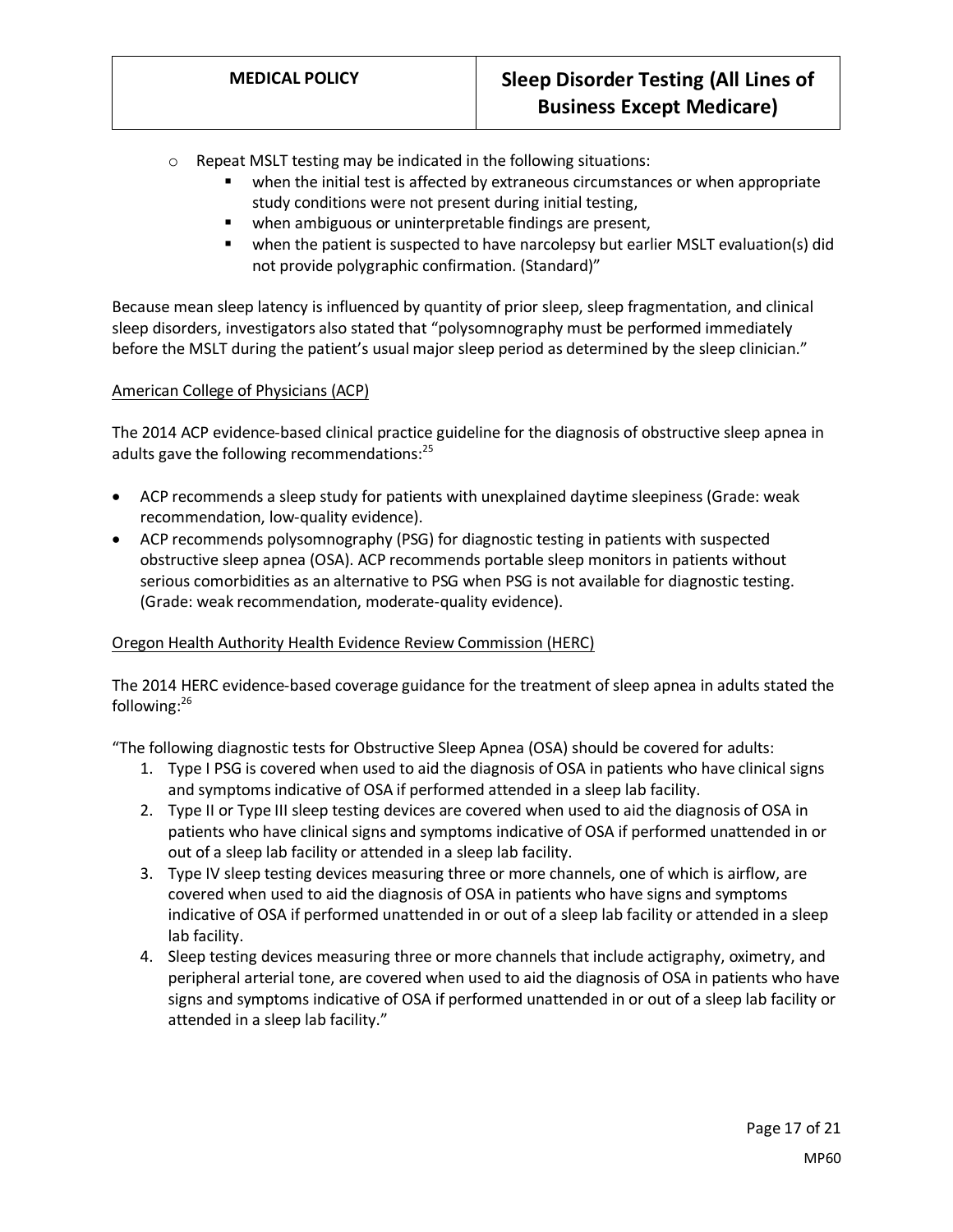## <span id="page-17-0"></span>**POLICY SUMMARY**

Facility-based polysomnography (PSG) has been widely accepted as the gold standard diagnostic test for sleep disorders. Home sleep testing (HST) is also an accurate diagnostic for ruling in obstructive sleep apnea; however, it is not indicated for patients with significant comorbid medical conditions (e.g., pulmonary disease, heart failure) which may degrade the accuracy of the portable testing. Therefore, facility-based polysomnography is indicated in these patients. The American Academy of Sleep Medicine (AASM) recommends the use of HST or facility-based PSG for the diagnosis of OSA. The AASM also states that if a single HST is negative, inconclusive, or technically inadequate, facility-based PSG be performed for the diagnosis of OSA. Split-night studies, when clinically appropriate, are also recommended by AASM. The AASM states follow-up PSG is indicated to evaluate the efficacy of certain OSA treatments, to evaluate recurring or worsening symptoms, or to assess patients on PAP therapy with significant weight loss or weight gain with a return of OSA symptoms.

The evidence is insufficient to establish the effectiveness of actigraphy for the diagnosis of OSA. Further studies of good methodological quality (e.g., randomized controlled trials) are required to establish the clinical utility and validity of actigraphy. The AASM states that actigraphy alone is not indicated for the routine diagnosis of OSA, but may be integrated with home sleep apnea test devices to estimate total sleep time during recording (in the absence of alternative objective measurements of total sleep time). Evidence is also insufficient to demonstrate the efficacy, long-term outcomes, impact on health outcomes and clinical utility of single-night oral appliance titration (e.g. MATRx).

# **INSTRUCTIONS FOR USE**

Company Medical Policies serve as guidance for the administration of plan benefits. Medical policies do not constitute medical advice nor a guarantee of coverage. Company Medical Policies are reviewed annually and are based upon published, peer-reviewed scientific evidence and evidence-based clinical practice guidelines that are available as of the last policy update. The Companies reserve the right to determine the application of Medical Policies and make revisions to Medical Policies at any time. Providers will be given at least 60-days' notice of policy changes that are restrictive in nature.

The scope and availability of all plan benefits are determined in accordance with the applicable coverage agreement. Any conflict or variance between the terms of the coverage agreement and Company Medical Policy will be resolved in favor of the coverage agreement.

# **REGULATORY STATUS**

### U.S. Food and Drug Administration (FDA)

### **Home Sleep Testing Devices**

The FDA has approved several home sleep testing devices under the 510(k) premarket notification process. Information regarding specific devices can be found by searching the FDA's 510(k) database for product code MNR.<sup>27</sup>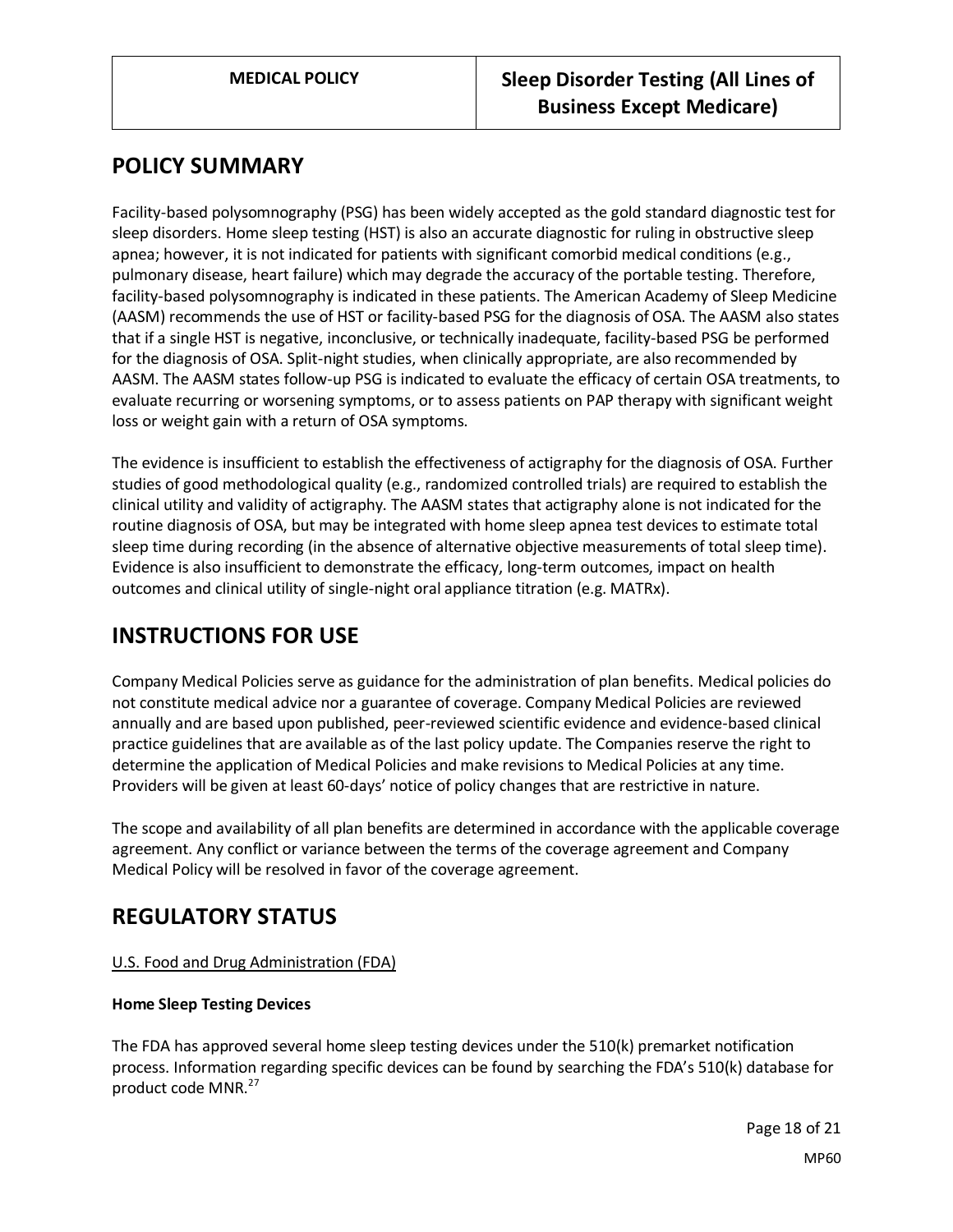#### **In-Lab Polysomnography Devices**

The FDA has approved several devices to record and analyze polysomnography data under the 510(k) premarket notification process. Information regarding specific devices can be found by searching the FDA's 510(k) database for product code GWQ.<sup>28</sup>

#### Mental Health Parity Statement

Coverage decisions are made on the basis of individualized determinations of medical necessity and the experimental or investigational character of the treatment in the individual case. In cases where medical necessity is not established by policy for specific treatment modalities, evidence not previously considered regarding the efficacy of the modality that is presented shall be given consideration to determine if the policy represents current standards of care.

## **MEDICAL POLICY CROSS REFERENCES**

- Sleep Disorder Testing (All Lines of Business Except Medicare)
- Sleep Disorder Testing (Medicare Only)
- Sleep Disorder Treatment: Positive Airway Pressure (All Lines of Business Except Medicare)
- Sleep Disorder Treatment: Positive Airway Pressure (Medicare Only)
- Sleep Disorder Treatment: Surgical (All Lines of Business Except Medicare)
- Sleep Disorder Treatment: Surgical (Medicare Only)

## **REFERENCES**

- 1. Trotti LM. Idiopathic Hypersomnia. *Sleep Med Clin.* 2017;12(3):331-344. <https://www.ncbi.nlm.nih.gov/pubmed/28778232>
- 2. National Sleep Foundation | Sleep Disorders | *Narcolepsy* Updated February 17, 2021. [https://www.sleepfoundation.org/narcolepsy.](https://www.sleepfoundation.org/narcolepsy) Accessed 3/14/2022.
- 3. National Sleep Foundation | *Parasomnias* Updated October 2, 2020. [https://www.sleepfoundation.org/parasomnias.](https://www.sleepfoundation.org/parasomnias) Accessed 3/14/2022.
- 4. National Sleep Foundation | *Periodic Limb Movement Disorder* Updated February 5, 2021. [https://www.sleepfoundation.org/periodic-limb-movement-disorder.](https://www.sleepfoundation.org/periodic-limb-movement-disorder) Accessed 3/14/2022.
- 5. Balk EM, Moorthy D, Obadan NO, et al. *Diagnosis and Treatment of Obstructive Sleep Apnea in Adults.* 2011.<https://www.ncbi.nlm.nih.gov/pubmed/21977519>
- 6. Kushida CA, Chediak A, Berry RB, et al. Clinical guidelines for the manual titration of positive airway pressure in patients with obstructive sleep apnea. *Journal of clinical sleep medicine : JCSM : official publication of the American Academy of Sleep Medicine.* 2008;4(2):157-171.
- 7. Patel NP, Ahmed M, Rosen I. Split-night polysomnography. *Chest.* 2007;132(5):1664-1671.
- 8. Littner MR, Kushida C, Wise M, et al. Practice parameters for clinical use of the multiple sleep latency test and the maintenance of wakefulness test. *Sleep.* 2005;28(1):113-121. <https://www.ncbi.nlm.nih.gov/pubmed/15700727>
- 9. Martin JL, Hakim AD. Wrist actigraphy. *Chest.* 2011;139(6):1514-1527. <https://pubmed.ncbi.nlm.nih.gov/21652563/>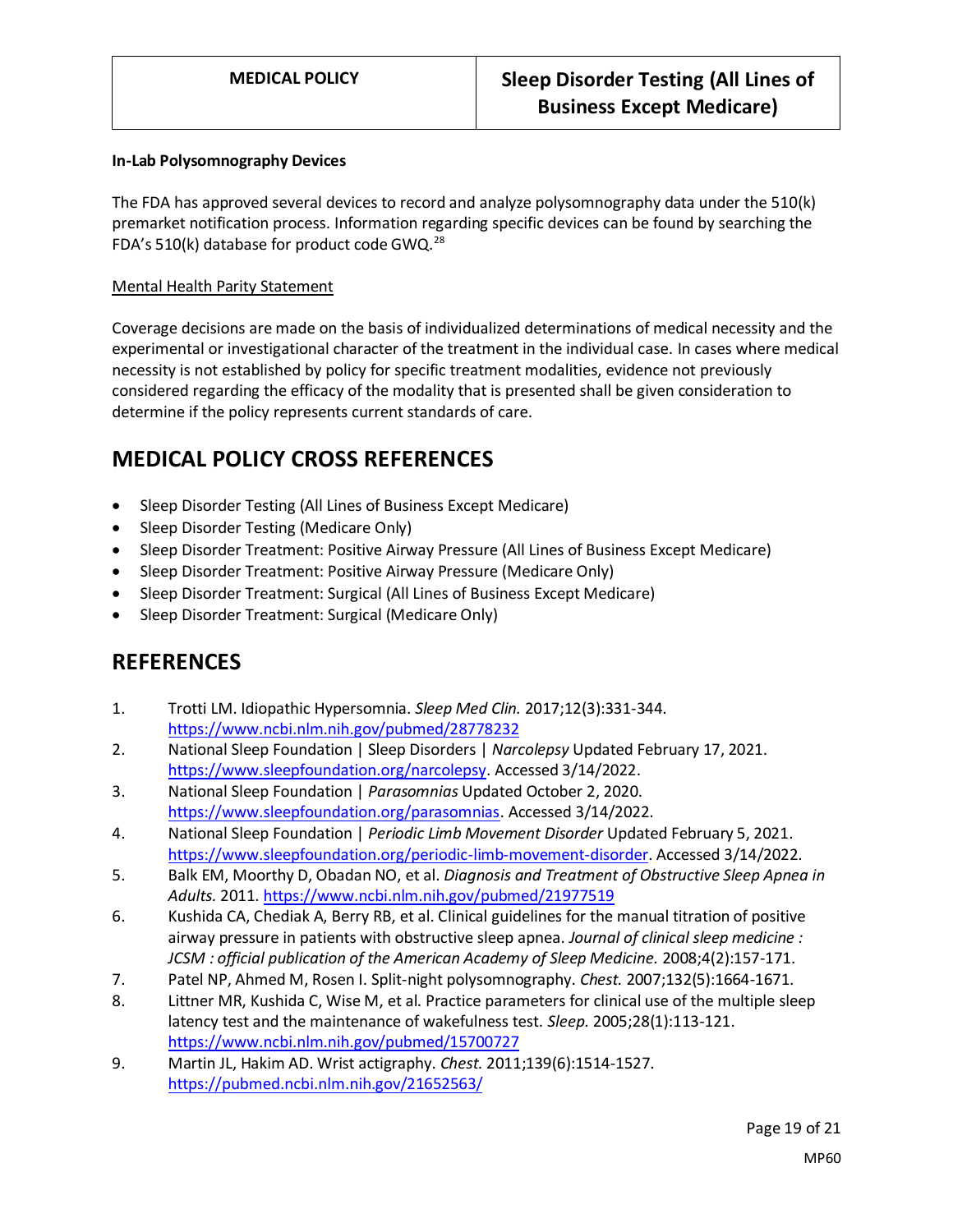- 10. American Association of Sleep Technologists | Technical Guidelines for Sleep Technologists | *Oral Appliance Titration (OAT) Technical Guideline*.
	- [https://www.aastweb.org/hubfs/OAT%20Technical%20Guideline.pdf.](https://www.aastweb.org/hubfs/OAT%20Technical%20Guideline.pdf) Accessed 3/14/2022.
- 11. U.S. Food and Drug Administration | Device Classification Under Section 513(f)(2)(De Novo) | *MATRx Plus*. [https://www.accessdata.fda.gov/scripts/cdrh/cfdocs/cfpmn/denovo.cfm?ID=DEN170090.](https://www.accessdata.fda.gov/scripts/cdrh/cfdocs/cfpmn/denovo.cfm?ID=DEN170090) Accessed 3/14/2022.
- 12. U.S. Food and Drug Administration | Product Classification | *Closed Loop Auto Titration Device For Oral Appliances*. [https://www.accessdata.fda.gov/scripts/cdrh/cfdocs/cfpcd/classification.cfm?id=1425.](https://www.accessdata.fda.gov/scripts/cdrh/cfdocs/cfpcd/classification.cfm?id=1425)

Accessed 3/14/2022. 13. Haghayegh S, Khoshnevis S, Smolensky MH, Diller KR, Castriotta RJ. Accuracy of Wristband Fitbit Models in Assessing Sleep: Systematic Review and Meta-Analysis. *J Med Internet Res.*  2019;21(11):e16273.<https://www.ncbi.nlm.nih.gov/pubmed/31778122>

- 14. Marino M, Li Y, Rueschman MN, et al. Measuring sleep: accuracy, sensitivity, and specificity of wrist actigraphy compared to polysomnography. *Sleep.* 2013;36(11):1747-1755.
- 15. Slater JA, Botsis T, Walsh J, King S, Straker LM, Eastwood PR. Assessing sleep using hip and wrist actigraphy. *Sleep and Biological Rhythms.* 2015;13(2):172-180.
- 16. Briscoe S, Hardy E, Pengo MF, et al. Comparison of 7 versus 14 days wrist actigraphy monitoring in a sleep disorders clinic population. *Chronobiology international.* 2014;31(3):356-362.
- 17. Aili K, Åström-Paulsson S, Stoetzer U, Svartengren M, Hillert L. Reliability of Actigraphy and Subjective Sleep Measurements in Adults: The Design of Sleep Assessments. *Journal of clinical sleep medicine: JCSM: official publication of the American Academy of Sleep Medicine.*  2017;13(1):39-47.
- 18. Farabi SS, Quinn L, Carley DW. Validity of actigraphy in measurement of sleep in young adults with type 1 diabetes. *Journal of Clinical Sleep Medicine.* 2017;13(5):669-674.
- 19. Sutherland K, Ngiam J, Cistulli PA. Performance of remotely controlled mandibular protrusion sleep studies for prediction of oral appliance treatment response. *Journal of clinical sleep medicine.* 2017;13(03):411-417.
- 20. Remmers JE, Topor Z, Grosse J, et al. A feedback-controlled mandibular positioner identifies individuals with sleep apnea who will respond to oral appliance therapy. *Journal of clinical sleep medicine.* 2017;13(07):871-880.
- 21. Remmers J, Charkhandeh S, Grosse J, et al. Remotely controlled mandibular protrusion during sleep predicts therapeutic success with oral appliances in patients with obstructive sleep apnea. *Sleep.* 2013;36(10):1517-1525.
- 22. Topor ZL, Remmers JE, Grosse J, et al. Validation of a new unattended sleep apnea monitor using two methods for the identification of hypopneas. *Journal of clinical sleep medicine : JCSM : official publication of the American Academy of Sleep Medicine.* 2020;16(5):695-703. <https://www.ncbi.nlm.nih.gov/pubmed/32024586>
- 23. Smith MT, McCrae CS, Cheung J, et al. Use of actigraphy for the evaluation of sleep disorders and circadian rhythm sleep-wake disorders: an American Academy of Sleep Medicine clinical practice guideline. *Journal of Clinical Sleep Medicine.* 2018;14(07):1231-1237.
- 24. Kapur VK, Auckley DH, Chowdhuri S, et al. Clinical Practice Guideline for Diagnostic Testing for Adult Obstructive Sleep Apnea: An American Academy of Sleep Medicine Clinical Practice Guideline. *Journal of clinical sleep medicine : JCSM : official publication of the American*